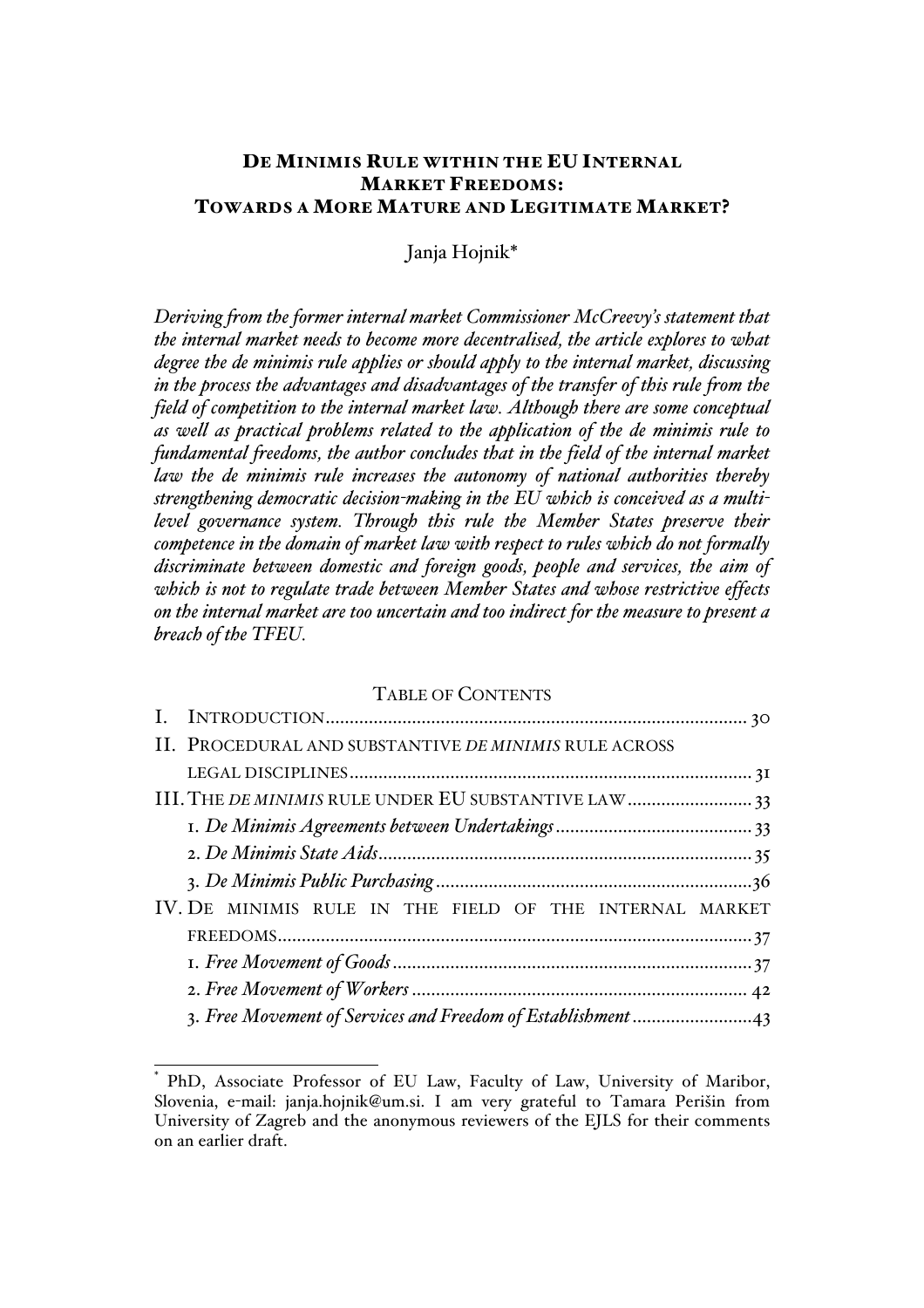| 5. Rocky Road to Define De Minimis in the Internal Market Field 45    |
|-----------------------------------------------------------------------|
| V. ARGUMENTS AGAINST ADOPTING THE DE MINIMIS RULE                     |
|                                                                       |
| I. The Difference between the Internal Market and Competition Law  47 |
|                                                                       |
|                                                                       |
|                                                                       |
| VI. ARGUMENTS SUPPORTING THE DE MINIMIS RULE IN THE                   |
|                                                                       |
|                                                                       |
|                                                                       |
|                                                                       |

# I. INTRODUCTION

Over fifty years after the goal of a common market was determined in the Rome Treaty and twenty years after the deadline for its completion, as established in the Single European Act, the European Union (hereinafter EU) is discussing the future of its internal market, which is seen as the main economic leverage of the EU. With respect to the future development of the internal market the former internal market Commissioner McCreevy made an interesting statement in his speech in Sophia in 2007 by saying that 'we need to accept that the nature of the game has changed. […] The Single Market must become more decentralised […]. We need to improve the ownership in the Member States. And we must strengthen cooperation between the national and EU level'.1 On the other hand, the Commission found in the Single Market Act, adopted in 2011, that the growth potential of the internal market has not been fully exploited yet.<sup>2</sup> On the basis of the latter, as well as on the basis of other recent internal market documents, it may be concluded that the aim of the Commission is no longer to adopt a great deal of new market legislation, but to assure a more legitimate and effective internal market, where the Member States will play a (an important) part in the creation of market regulation and will furthermore enforce it in cases of

<sup>&</sup>lt;sup>1</sup> Charlie McCreevy, 'The Future of the Single Market', (Sofia University, 14 May 2007)

<sup>&</sup>lt;http://europa.eu/rapid/pressReleasesAction.do?reference=SPEECH/07/308&format =HTML&aged=1&language=EN&guiLanguage=en> accessed 16 June 2013.

<sup>&</sup>lt;sup>2</sup>'Twelve Projects for the 2012 Single Market: Together for New Growth' Press Release, IP/10/1390.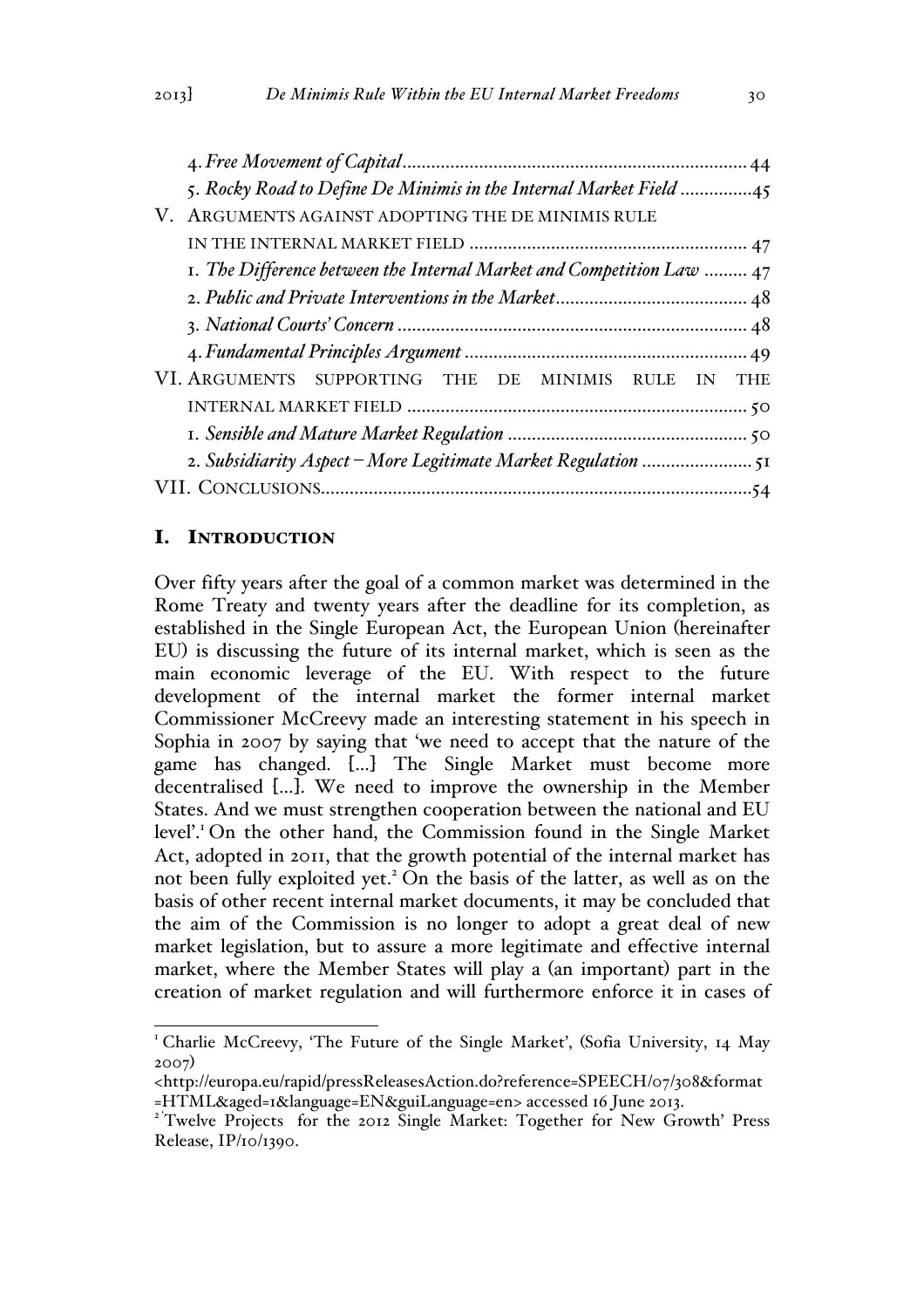restrictions.<sup>3</sup>

The main objective of the article is to examine how the *de minimis* rule might contribute to both abovementioned goals of the future regulation of the EU internal market – ie legitimacy and effectiveness. According to the *de minimis* rule, should it be recognised in the field of the internal market, only measures (of the Member States and private entities) which significantly hinder the functioning of the internal market would be prohibited, while measure that do not would stay within the bounds of national autonomy. Despite such advantages of the *de minimis* rule, its application in the field of the internal market is all but simple.

The article compares the internal market provisions, where the *de minimis* rule is quasi absent, with some other EU legal fields, where the *de minimis* rule is applied. In this respect the article explores the general characteristics and functions of the *de minimis* rule, its current application in the field of EU competition law and public procurement and also discusses the application of this rule to the field of internal market freedoms. It points out internal market judgments in which the application of the *de minimis* rule was rejected, as well as a growing number of the EU Court's decisions ruling quite the opposite. On the basis of theoretical commentaries on this rule the article discusses the advantages and disadvantages of the potential application of this rule to the field of the internal market.

# II. PROCEDURAL AND SUBSTANTIVE *DE MINIMIS* RULE ACROSS LEGAL DISCIPLINES

The *de minimis* rule derives from Roman law and has two meanings: a procedural and a substantive one. The procedural aspect is derived from the *'de minimis non curat praetor'* principle, in accordance with which the praetor does not concern himself with trifles. Consequently, court proceedings do not deliberate about unimportant or petty matters. In such cases the court dismisses the claim or decides in a simplified proceeding intended for the so-called 'bagatelle' disputes.4 In this sense the *de minimis* rule is recognised world-wide. The European Court for Human Rights

<sup>&</sup>lt;sup>3</sup> See eg Commission staff working document; accompanying document to the Proposal for a Regulation of the European Parliament and of the Council laying down procedures relating to the application of certain national technical rules to products lawfully marketed in another Member State, impact assessment, SEC(2007)112.

<sup>4</sup> Janez Kranjc, Latinski Pravni Reki (GV Založba, Ljubljana 2006) 66. Kranjc also refers to a less known version of the rule: *Minima non curat praetor*.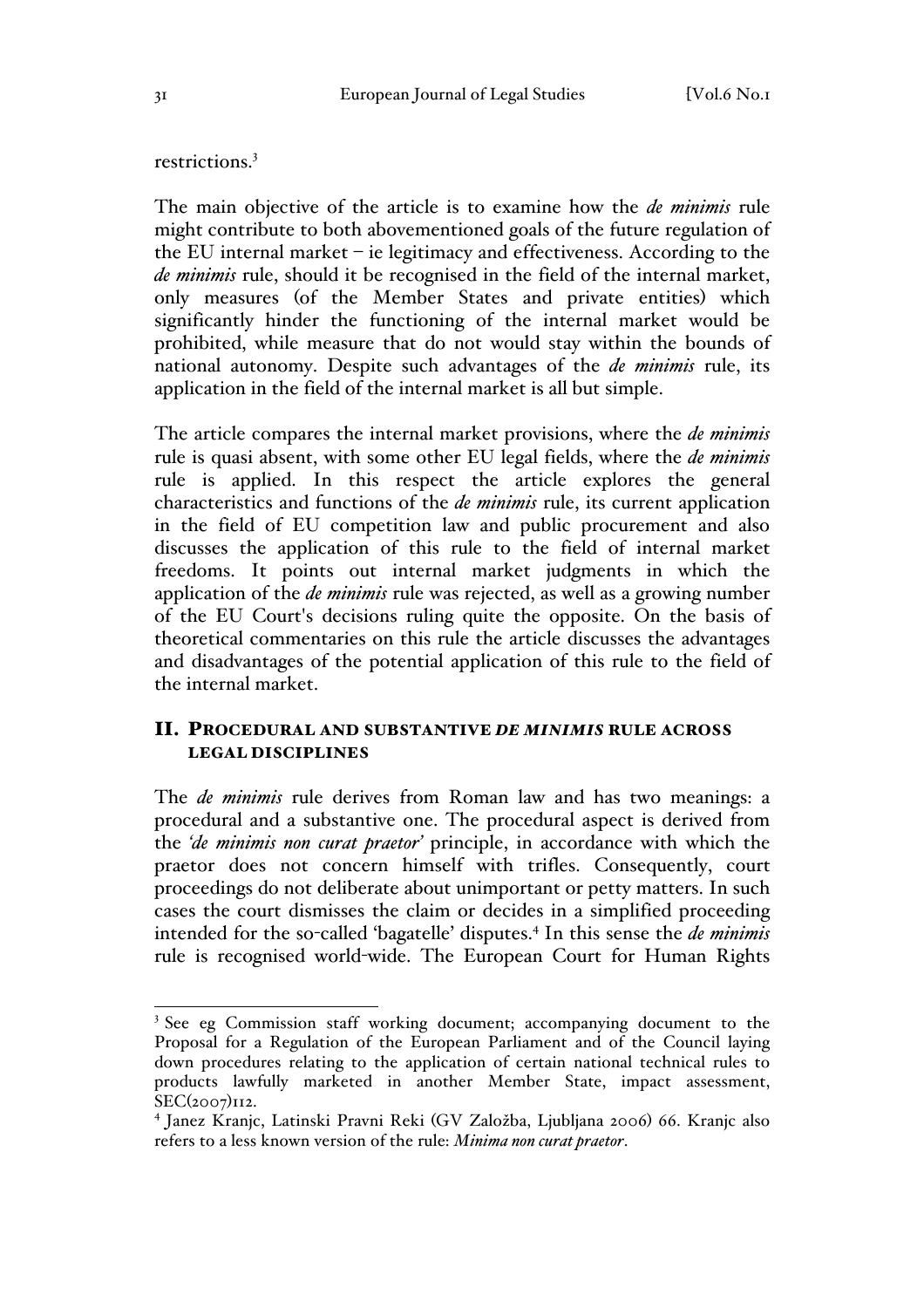(ECtHR), for example, held in 2010 in *Korolev v Russia<sup>5</sup>* , where the applicant complained about the failure of Russian authorities to pay him the 22.50 roubles (0.56 EUR), that applications are inadmissible where 'the applicant has not suffered a significant disadvantage, unless respect for human rights as defined in the Convention and the Protocols thereto requires an examination of the application on the merits'. Similarly, in *Bock v Germany<sup>6</sup>* , the applicant, a civil servant with a monthly salary of 4,500 EUR, asked to be reimbursed for a part of the costs, namely 7.99 EUR, which he paid for magnesium tablets prescribed by his physician. Due to the length of the proceedings, the case reached the ECtHR, which evoked the *de minimis rule* by claiming: 'The Court shall declare inadmissible any individual application (…) which it considers (…) an abuse of the right of application.' The *de minimis* rule enables the Court to dispose more rapidly of unmeritorious cases and to focus on its key role of providing legal protection of human rights at the European level.7 In a similar sense this rule is also recognised in the courts of common law, where it is known through the maxim 'the law does not concern itself with trifles'.<sup>8</sup> In this respect the rule was used by the English Judge Lord Stowell already in 1818 in the *Reward* case<sup>9</sup>, where he held:

The law permits the qualification implied in the ancient maxim De minimis non curat lex. Where there are irregularities of very slight consequence, it does not intend that the infliction of penalties should be inflexibly severe. If the deviation were a mere trifle, which, if continued in practice, would weigh little or nothing on the public interest, it might properly be overlooked.

Similar interpretations of the rule can be found in the case law of the US courts.<sup>10</sup>

On the other hand, the substantive meaning of the rule appears from the maxim *'de minimis non curat lex'*, ie the law does not concern itself with

<sup>5</sup> *Korolev v Russia*, App no 5447/03 (ECHR, 01 April 2010). <sup>6</sup> *Bock v Germany*, App no 22051/07 (ECHR,16 February 2010). *<sup>7</sup>*

*Protocol No. 14 to the Convention for the Protection of Human Rights and Fundamental Freedoms, amending the Control System of the Convention, CETS No. 194, <http://conventions.coe.int/Treaty/en/Reports/Html/194.htm> accessed 16 June 2013. See also*  Adrian Mihai Ionescu v Romania*, App no 36659/04 (ECHR, 01 June 2010).* <sup>8</sup> Translation from *French: 'Les Magistrats ne doivent pas s'attacher à des vétilles'.*

<sup>&</sup>lt;sup>9</sup> The "Reward" (1818) 2 Dods 265, 165 ER 1482.<br><sup>10</sup> See eg *The People of the State of Illinois v Daniel Durham*, No. 4-08-0448, 25.6.2009 (Steigmann J).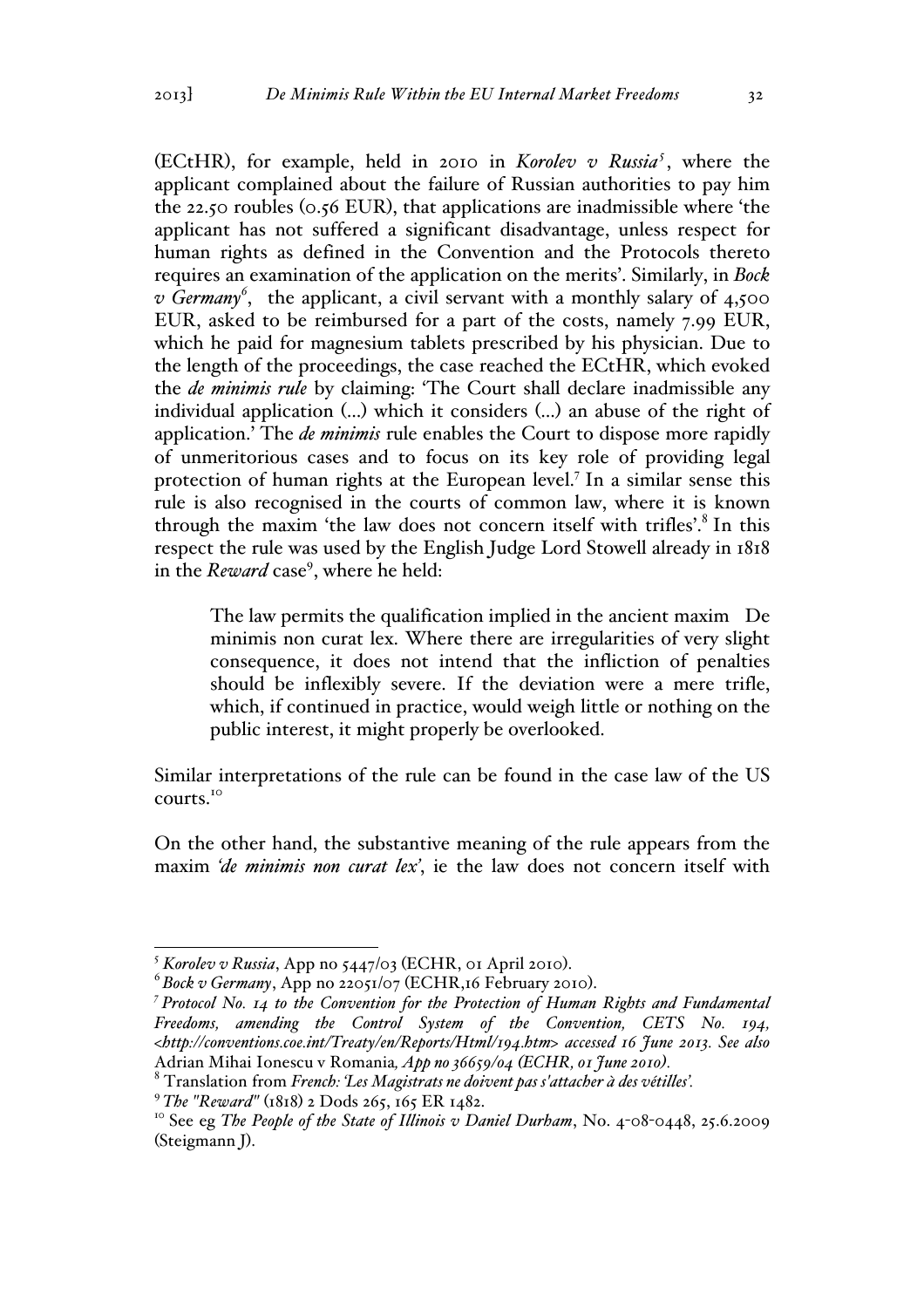trifles.<sup>11</sup> Consequently, only matters of wider community relevance are of concern of the law, while issues which are irrelevant from the aspect of a community as a whole, are usually not considered by the legislator. This assures the consistency of the legal system, as intervention into irrelevant details could disturb the balance within the legal system and diminish legal certainty.12 In this sense the *de minimis* rule is particularly widespread in criminal law, where certain *de minimis* conducts satisfying the definition of an offense are nonetheless declared noncriminal, because they ''really'' do not violate the legal virtue protected by the law (eg tipping the mailman is not considered bribery, playing penny poker is not considered gambling, etc). <sup>13</sup> The *de minimis* rule is further relevant in the field of risk regulation where it is assumed that risks that are highly unlikely to be realised (eg where the probability is one in a million) do not need to be regulated.<sup>14</sup> The *de minimis* rule can also be found in copyright law, where it applies to a violation so trivial that the law will impose no consequence to it because its effect on the copyright owner is so insignificant as to be deemed meaningless. In the copyright context, *de minimis* can also be applied to the use of a work which does not involve a high enough level of copying to constitute substantial similarity - a required element of actionable copying. 15

In the following chapters the article focuses on the *de minimis* rule in the substantive sense  $-$  ie not as an admissibility requirement for judicial review, but as guidance to determine the most optimal content of the EU substantive law.

#### III. THE *DE MINIMIS* RULE UNDER EU SUBSTANTIVE LAW

#### 1. *De Minimis Agreements between Undertakings*

In the field of EU competition law the *de minimis* rule requires that agreements between undertakings must have a *considerably* restrictive effect upon free competition in order to be caught by Article 101 TFEU

<sup>&</sup>lt;sup>11</sup> Max L Veech and Charles R Moon, 'De Minimis Non Curat Lex',  $(1947)45$ Michigan L Rev 537.

<sup>&</sup>lt;sup>12</sup> Kranjc (n  $5)$  66.

<sup>&</sup>lt;sup>13</sup> Indian Penal Code 1860, sec 95 for example provides: 'Nothing is an offence by reason that is causes, or that it is intended to cause, or that it is known to be likely to cause, any harm, if that harm is so slight that no person of ordinary sense and temper would complain of such harm.'

<sup>&</sup>lt;sup>14</sup> Matthew D Adler, 'Why De Minimis?' University of Pennsylvania Law School, Public Law Research Paper No. 07-26, 2007 <http://ssrn.com/abstract=992878> accessed 16 June 2013.

<sup>15</sup> James B Astrachan, 'De Minimus Copyright Infringement' *The Daily Record*  (Baltimore MD, 2008) <http://ssrn.com/abstract=1625037> accessed 16 June 2013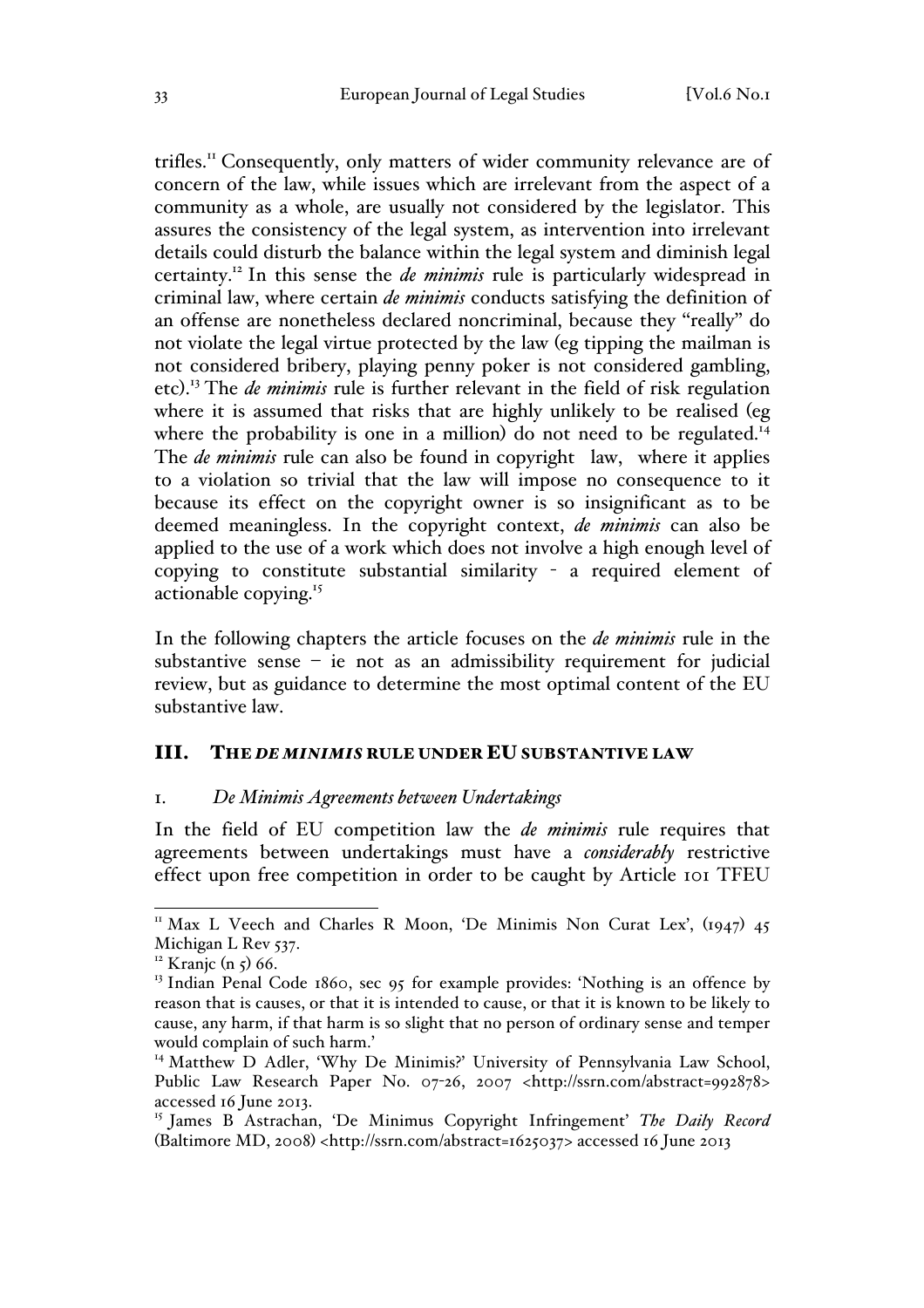*(ex 81 EC), which prohibits agreements between undertakings*; an agreement that has a negligible effect on competition is not caught by the prohibition of restricting competition and is as such acceptable. When considering the illegality of agreements between undertakings, prohibited under Article 101 TFEU, the intensity of competition restrictive effect is thus of vital importance. As long as agreements, decisions of associations and concerted practices do not affect trade between EU Member States, they are not prohibited by Article  $\text{tot}(I)$  TFEU as the effect upon interstate trade is one of the conditions for its application. Such agreements fall under national law. Furthermore, Article 101(1) TFEU does not foresee legal consequences for agreements that affect interstate trade and competition but have only a marginal effect.<sup>16</sup> The *de minimis* rule applies to all agreements that restrict competition on the internal market; however, it is assumed that they do not breach competition law as they only have a minimal effect on competition and interstate trade.<sup>17</sup>

The effects of a particular agreement on competition and interstate trade are determined using economic analysis. The Court, however, refuses to apply purely a quantitative approach. Hence, for this rule to apply, a very detailed analysis of the market is needed, determining the potential market fragmentation, the competitors' market shares as well as the general annual income of the company concerned.18 Despite meeting the general criteria for the application of the *de minimis* rule, Article 101(1) TFEU nevertheless applies to agreements between competitors, which have as their object price fixing, limiting output or sales or the allocation of markets or customers, as well as to agreements between noncompetitors, which determine sale prices or restrict the territory where the buyer may sell the contracted goods or services. With regard to agreements, where the competitors operate, for the purposes of the agreement, at a different level of the production or distribution chain, any of the abovementioned hard-core restrictions are prohibited.<sup>19</sup> According to Monti, this almost completely diminishes the importance of the *de* 

<sup>&</sup>lt;sup>16</sup> Richard Wish, *Competition Law* (OUP 2009) 137-142.

<sup>&</sup>lt;sup>17</sup> Marjana Coronna, 'Konkurenčno pravo EU in Mala in Srednja Podjetja' (2002) 5 Podjetje in Delo 767. When considering minimal effect one must take into consideration the Commission's Notice on agreements of minor importance - The Commission has issued several such notices, the most recent of which appeared in 2001 – Commission Notice on agreements of minor importance which do not appreciably restrict competition under Article  $8I(1)$  of the Treaty establishing the European Community *(de minimis)*, OJ 2001/C 368/07.

<sup>&</sup>lt;sup>18</sup> See Martina Repas, Ekonomski Pristop Določanja Upoštevnega Trga v Konkurenčnem Pravu EU (2010) II(1) LeXonomica 35-65. See Case 30/78 *Distillers Co. Ltd v Commission* [1980] ECR 2229, para 28 and Case 100/80 *Musique Diffusion Francaise v Commission* [1983] ECR 1825.

 $19$  Notice (n 17) point 11(3).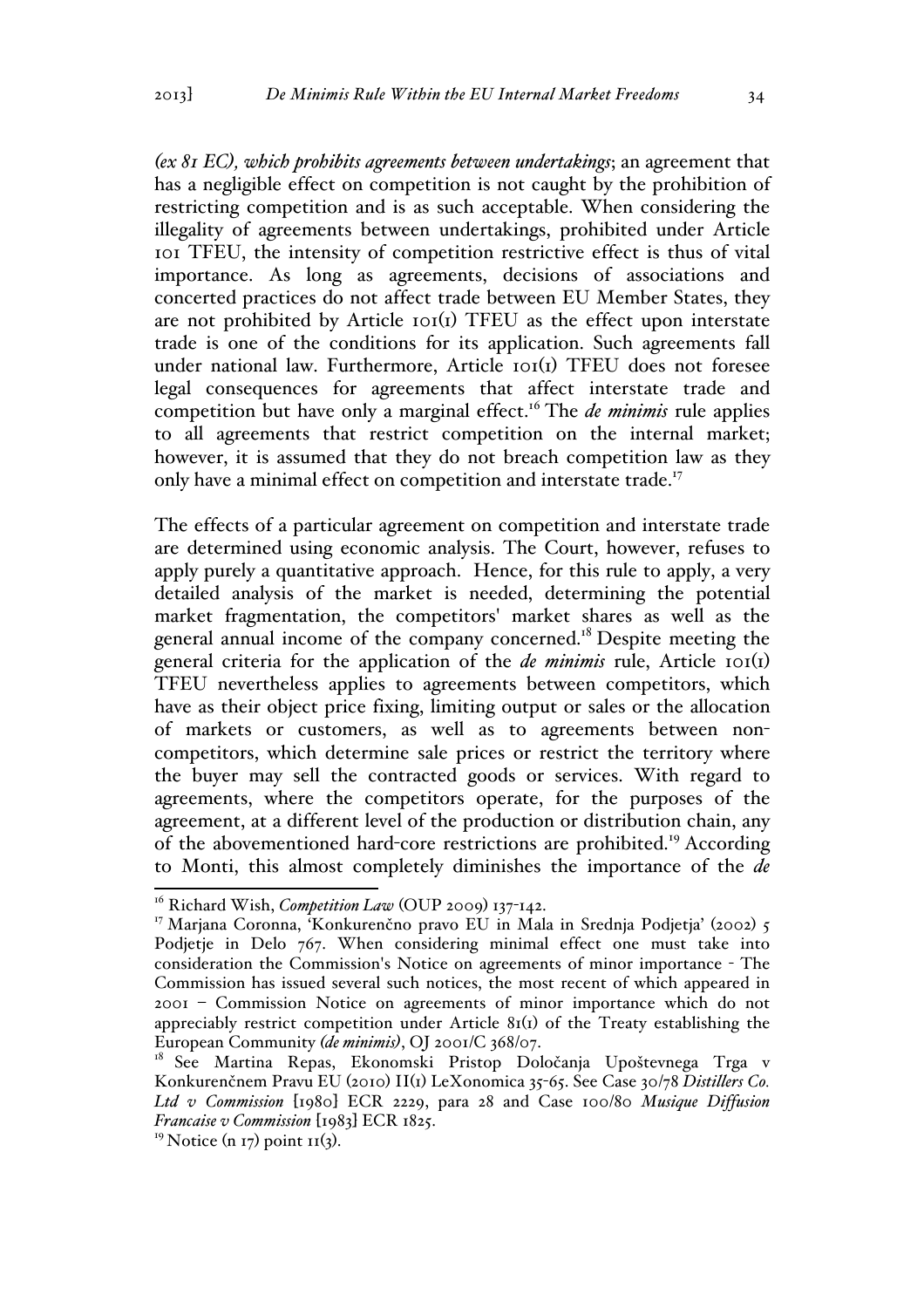*minimis* rule.<sup>20</sup> On the other hand, Jones and Sufrin find that the exclusion of agreements containing hard-core restraints from the ambit of the notice does not mean that these agreements may never fall outside the scope of Article 101(1) TFEU on grounds that they do not appreciably restrict competition. Rather, this could reflect the view that where an agreement contains particularly serious restrictions of competition from an EU perspective, it will not be considered to be of minor importance unless the parties' market shares are considerably lower than set in the notice. Jones and Sufrin thus conclude that 'the more serious the restrain the less likely it is to be insignificant' and that it seems unlikely that the Commission would allocate resources to cases in which market shares were small.<sup>21</sup> Accordingly, the *de minimis* doctrine is particularly relevant for small and medium sized enterprises (SMEs). Agreements between them will rarely have a negative effect on interstate trade in the EU and will thus fall under the *de minimis* rule.<sup>22</sup> This enables the SMEs to avoid provisions of competition law and the dangers of having an unenforceable agreement, thereby saving money with regard to administrative costs and having a better starting position when competing with giant agglomerations, holdings and trusts.<sup>23</sup>

#### 2. *De Minimis State Aids*

The second area of EU competition law, which recognises the *de minimis* rule, concerns state aids. In 2001 the Commission adopted a Regulation on *de minimis* state aids whose purpose was to explain the application of the rule to state aids. <sup>24</sup> Prior to the adoption of this Regulation it was, however, unclear whether the rule applied to state aids or not, taking into consideration that Article 107(1) TFEU *(ex 87 EC)* does not contain direct grounds for the *de minimis* rule and that the European Court of Justice was not very fond of it. Although the Court in 1970 in *Commission v France<sup>25</sup>* implied that the amount of the aid is relevant and as a matter of principle agreed that insignificant aids do not fall within the scope of Article  $107(1)$ 

<sup>&</sup>lt;sup>20</sup> Giorgio Monti, 'New Directions in EC Competition Policy' in T Tridimas and others (eds), *European Union Law for the Twenty-first Century: Internal Market and Free Movement Community Policies*, *Vol II - Rethinking the New Legal Order. Essays in European* 

<sup>&</sup>lt;sup>21</sup> Alison Jones and Brenda Sufrin, *EU Competition Law* (OUP 2011) 171-172; also referring to Jonathan Faull and Ali Nikpay (eds) *The EC Law of Competition* (OUP 2007) para 3.164.<br><sup>22</sup> Notice, (n 17) point 3.

<sup>&</sup>lt;sup>23</sup> Coronna (n 17) 769.

<sup>&</sup>lt;sup>24</sup> Commission Regulation (EC) No 69/2001 of 12 January 2001 on the application of Articles 87 and 88 of the EC Treaty to de minimis aid [2001] OJ L10/30-32.

<sup>&</sup>lt;sup>25</sup> Case  $47/69$ , [1970] ECR  $487$ .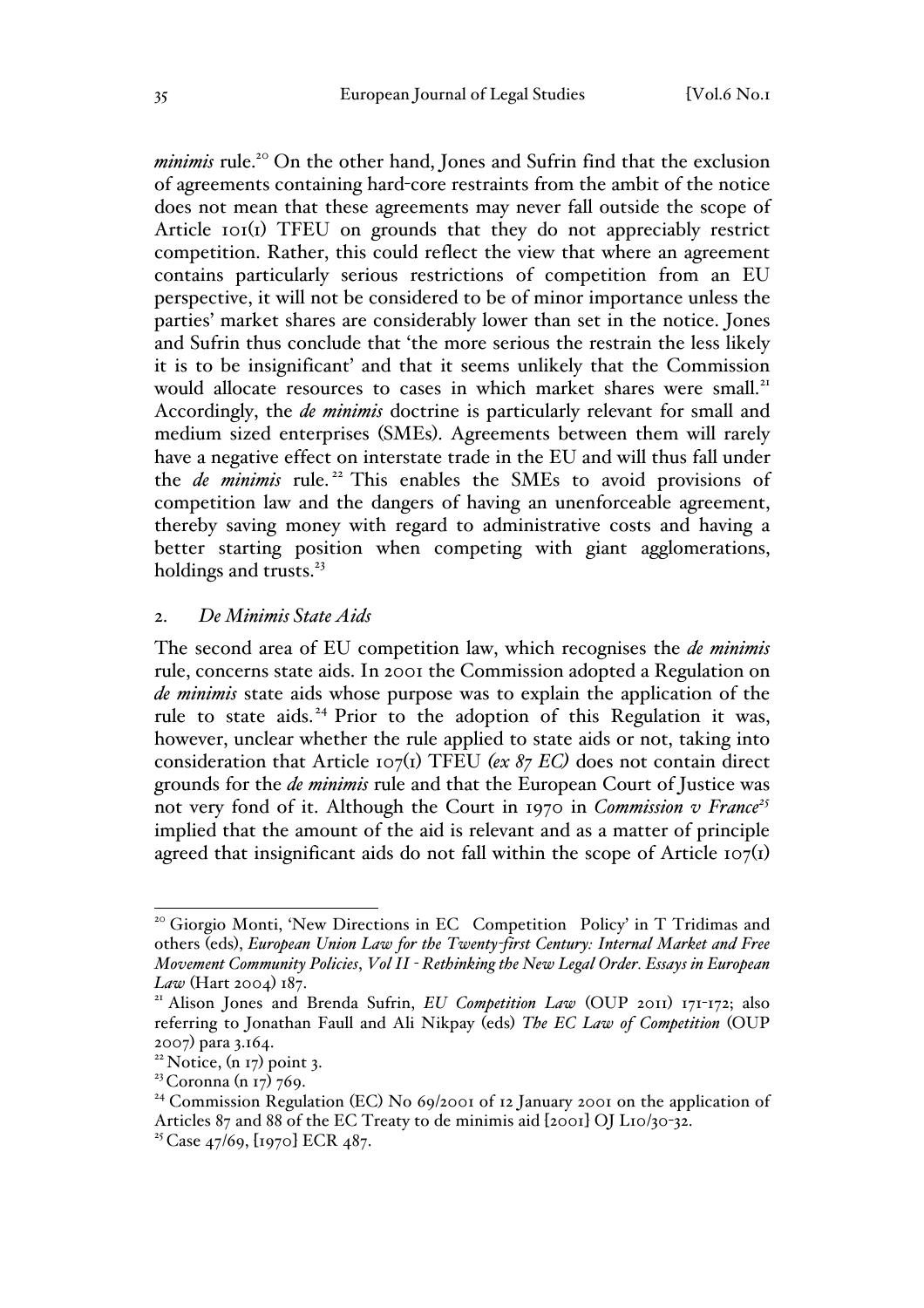TFEU, in 1987 in *France v Commission <sup>26</sup>* , the Court decided that circumstances in which the aid was awarded are of greater significance than its scale.<sup>27</sup> Ferčič emphasises that in this context particular importance is given to performance surpluses and to a high level of market competition, which demand high cost effectiveness and produce low profits.<sup>28</sup>

On the other hand, the Commission has recognised the *de minimis* rule in the field of state aids already in 1992, providing that certain criteria have been met. This recognition was legally disputable causing constant dilemmas, which eventually led to the adoption of a *de minimis* state aid Regulation in 2001,  $29$  which was later repealed by the Regulation 1998/2006 (*De Minimis Regulation*). <sup>30</sup> The Regulation provides the criteria for a *de minimis* aid, its legal consequences and control mechanisms. The *de minimis* rule determines the amount of the state aid, below which Article  $107<sub>(1)</sub>$  TFEU does not apply, as well as the respective public measures which need not to be notified to the Commission. The rule is based on the assumption that small amounts of aid generally do not affect market competition and trade between two or more Member States.<sup>31</sup>

### 3. *De Minimis Public Purchasing*

The third field of EU law applying the *de minimis* rule concerns public purchasing. In order to apply EU rules to public purchasing, the 'European dimension' condition must be met, which depends upon the value of public purchasing.32 Purchasing that does not meet the values (thresholds) is called *'sub-dimensional public purchasing'.* In this respect the *de minimis* principle, as defined in Regulation  $1177/2009$ ,<sup>33</sup> allows authorities to avoid

 $26$  Case 259/85, [1987] ECR 4393.

<sup>27</sup> Conor Quigley, *European State Aid Law and Policy* (Hart Publishing 2009) 60-61.

<sup>28</sup> Aleš Ferčič, *Državne Pomoči Podjetje, Teorija, Praksa in Predpisi (*Uradni list RS 2011) 67.

 $29$  Regulation on the application of Articles 87 and 88 of the EC Treaty.

<sup>&</sup>lt;sup>30</sup> Commission Regulation (EC) No 1998/2006 of 15 December 2006 on the application of Articles 87 and 88 of the Treaty to de minimis aid  $[2006]$  OJ L379 p 5- $10<sub>1</sub>$ 

<sup>&</sup>lt;sup>31</sup> Ferčič (n 28) 68-69. See also Commission Regulation (EU) No 360/2012 of 25 April 2012 on the application of Articles 107 and 108 of the Treaty on the Functioning of the European Union to de minimis aid granted to undertakings providing services of general economic interest [2012]OJ L114/ 8-13.

 $32$ <sup>2</sup>The thresholds are dependent upon the subject-matter of public purchasing and range between 125.000 (for public sector supply and service contracts) and 4,845.000 EUR (for public works concession contracts).<br><sup>33</sup> Commission Regulation (EC) No 1177/2009 of 30 November 2009 amending

Directives 2004/17/EC, 2004/18/EC and 2009/81/EC of the European Parliament and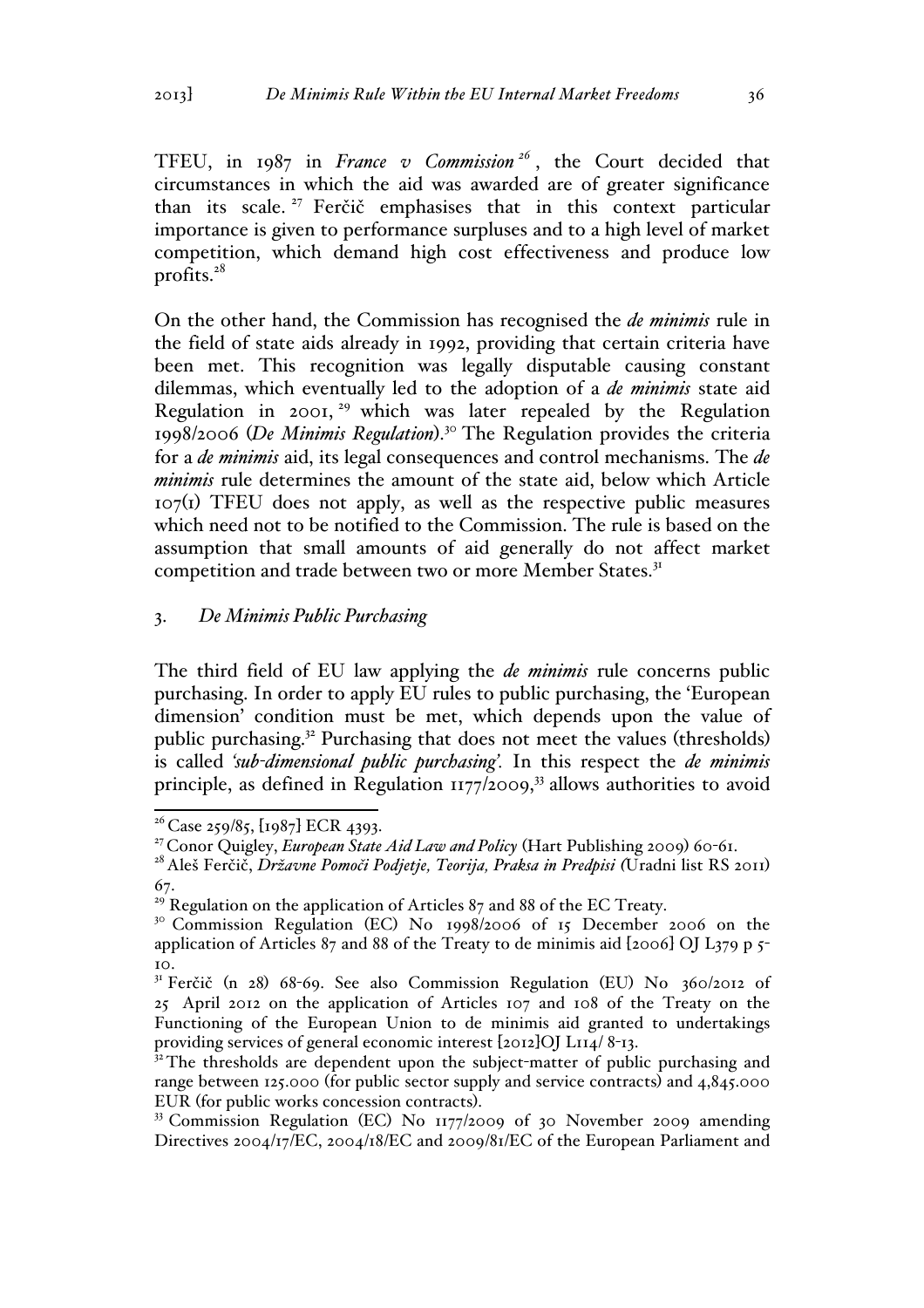an expensive and lengthy tendering and award procedure for low-value contracts where the costs of the procedure would exceed the public welfare benefits of increased transparency and competition associated with the procedure. On the other hand, it is understandable that the *de minimis* principle also provides an incentive for authorities to divide contracts into separate lots for the purpose of avoiding bothersome procedures. Although this is prohibited by the Directive 2004/18/EC,  $34$  such avoidance of procurement law is difficult to detect and enforce and it is thought to be the main reason behind the low percentage of public contracts published in the EU Official Journal.<sup>35</sup>

## IV. DE MINIMIS RULE IN THE FIELD OF THE INTERNAL MARKET FREEDOMS

In contrast to the competition law and public purchasing, the European Court of Justice has, ever since *Van de Haar*,<sup>36</sup> refused to apply the *de minimis* rule in the field of the EU internal market.<sup>37</sup> In *Corsica Ferries* the Court even made a general statement claiming that 'the articles of the (…) Treaty concerning the free movement of goods, persons, services and capital are fundamental Community provisions and any restriction, even minor, of that freedom is prohibited.<sup>338</sup> However, the Court's case law of the past twenty years regarding the topic of minor restrictions to trade has not been consistent. The following chapters analyse the case-law of the Court in which it has not expressly accepted the *de minimis* rule in the field of the four freedoms, but how it has nevertheless given signs suggesting that the *de minimis* rule is gaining ground in the field of the internal market

### 1. *Free Movement of Goods*

Free movement of goods is founded on the removal of charges having equivalent effect to customs as well as on prohibition of measures having equivalent effect to quantitative restrictions. Both concepts have been interpreted by the Court as incompatible with the *de minimis* rule. Charges,

of the Council in respect of their application thresholds for the procedures for the award of contracts [2009] OJ L314/64-65.

<sup>&</sup>lt;sup>34</sup> Directive 2004/18/EC of the European Parliament and of the Council of 31 March 2004 on the coordination of procedures for the award of public works contracts, public supply contracts and public service contracts [2004] OJ L134/114-240. 35Christopher Bovis, *EU Public Procurement Law* (Edward Elgar Publishing 2012) 71-

<sup>&</sup>lt;sup>36</sup> Joined Cases 177 and 178/82 *Criminal proceedings against Jan van de Haar and Kaveka de Meern BV* [1984] ECR 1797.

<sup>37</sup> See eg Case 269/83 *Commission v France* [1985] ECR 837.

<sup>38</sup> Case C-49/89 *Corsica Ferries France v Direction Générale des Douanes*, [1989] ECR I-4441, para 8.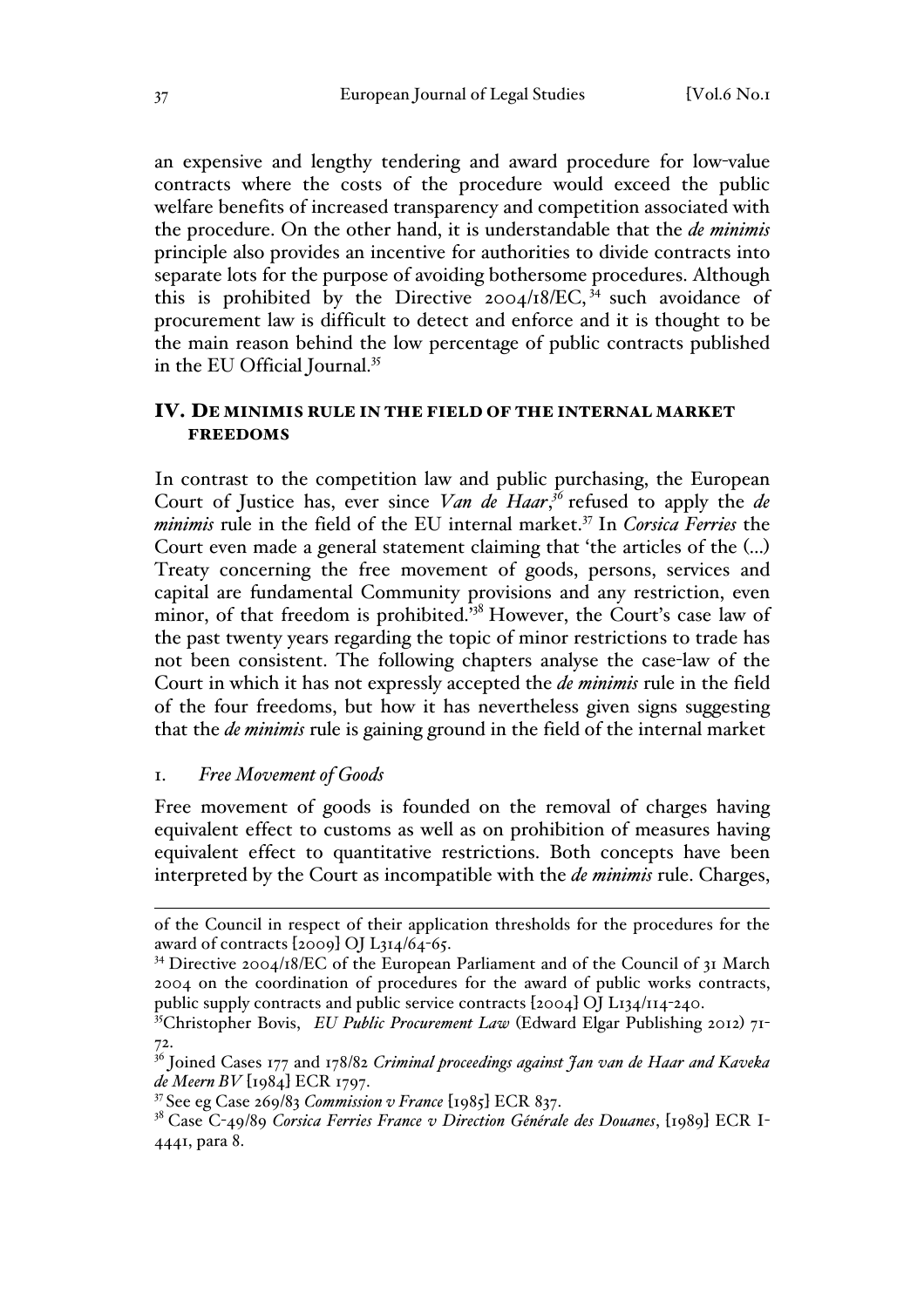prohibited by Article 30 TFEU *(ex 25 EC*), have been defined as 'any pecuniary charge, however small and whatever designation and mode of application, which is imposed unilaterally on domestic or foreign goods when they cross a frontier'.<sup>39</sup> The Court consequently prohibited an Italian statistical levy on goods exported to the other Member States and explained that 'the very low rate of the charge cannot change its character with regard to (…) the legality of those charges'. Similarly broad is the Court's definition of measures having equivalent effect to quantitative restrictions prohibited by Article 34 TFEU (ex 28 EC). In *Dassonville* the Court explained that 'all trading rules enacted by Member States which are capable of hindering, directly or indirectly, actually or potentially, intra-Community trade are to be considered as measures having an effect equivalent to quantitative restrictions.'<sup>40</sup> Considering the broad scope of the *Dassonville* formula there was no room for the recognition of the *de minimis* rule in the context of Article 34 TFEU.<sup>41</sup> This was expressly held in *Van de Haar,<sup>42</sup>* where the Court clarified this refusal with the following terms:

Article (34 TFEU), which seeks to eliminate national measures capable of hindering trade between Member States, pursues an aim different from that of Article (101), which seeks to maintain effective competition between undertakings. A Court called upon to consider whether national legislation is compatible with article (34) of the Treaty must decide whether the measure in question is capable of hindering, directly or indirectly, actually or potentially, intra-Community trade. That may be the case even though the hindrance is slight and even though it is possible for imported products to be marketed in other ways.43

 <sup>39</sup> Case 24/68 *Commission v Italy* [1969] ECR 193, para 7.

<sup>&</sup>lt;sup>40</sup> Case 8/74 *Procureur du Roi v Dassonville*, [1974] ECR 837, para 5. Reference to direct and indirect, actual or potential hindrance to the trade between the Member States the Court 'borrowed' from its first ruling in the competition law field – Joined Cases 56 and 58/64 *Établissements Consten S.à.R.L. and Grundig-Verkaufs-GmbH v Commission* [1966] ECR 429, para 6. In this respect Steiner points out that the 'effect upon intra-Community trade' criteria could serve as a limitation of the scope of Article 34 TFEU – J Steiner 'Drawing the Line: Uses and Abuses of Article 30 EEC' (1992) 26 CMLR 749.

<sup>&</sup>lt;sup>41</sup> For most recent case law, in which the Court still refers to the *Dassonville* formula, see eg Case C-420/01, *Commission v Italy* [2003] ECR I-6445, para 25; Case C-192/01, *Commission v Denmark* [2003] ECR I-9693, para 39; Case C-41/02, *Commission v Netherlands* [2004] ECR I-11375, para 39, and Case C-147/04 *De Groot en Slot Allium et Bejo Zaden* [2006] ECR I-245, para 71.

<sup>&</sup>lt;sup>42</sup>*Jan van de Haar* (n 36). See also *Commission v France* (n 37).<br><sup>43</sup> *Jan van de Haar* (n 36), para 14.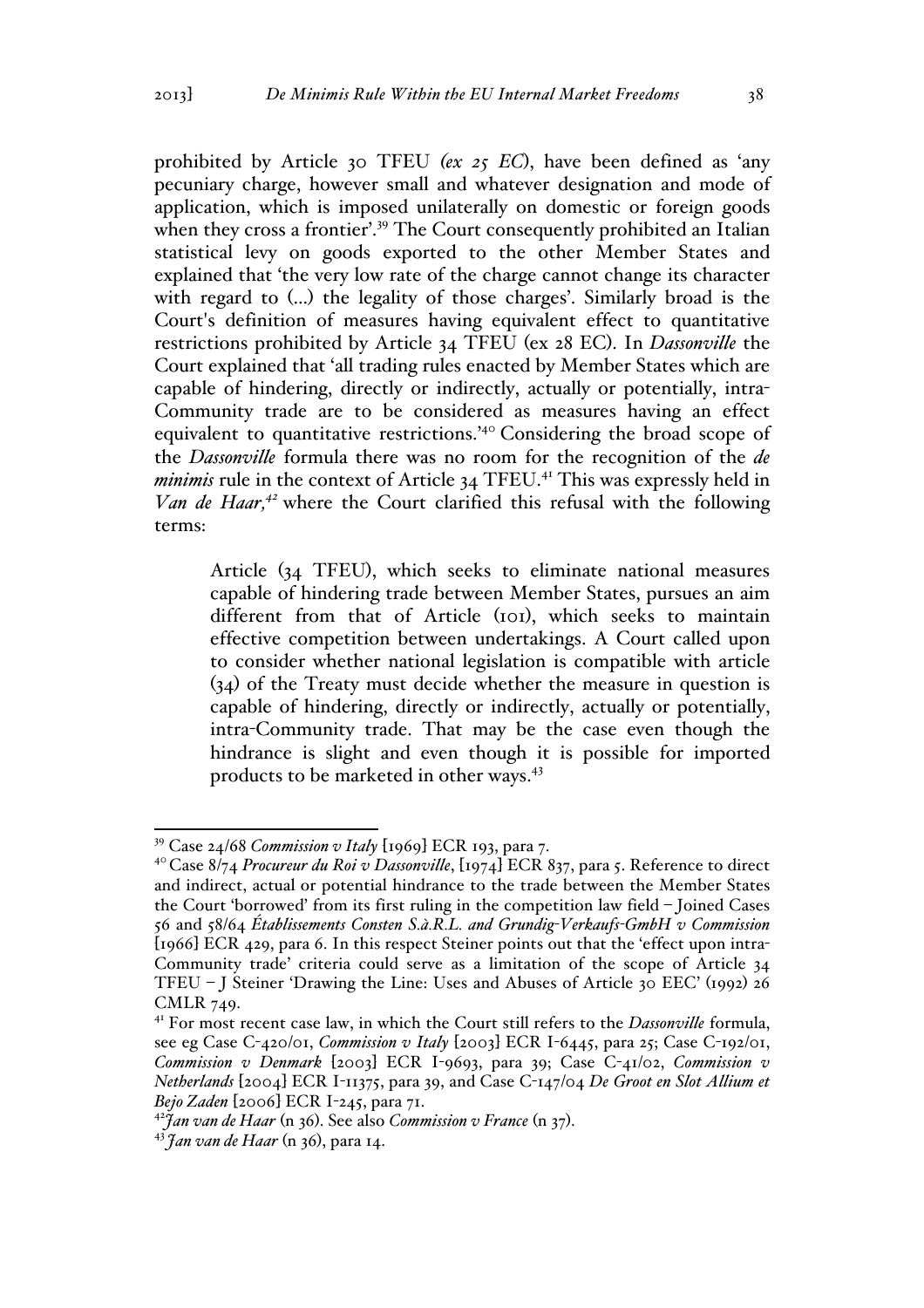The question of applicability of the *de minimis* rule has further been raised in *Bluhme.*<sup>44</sup> The defendant breached the Danish rules prohibiting the import of bees to a small island of Læso and some of its neighbouring islands, the aim of which was to protect the Læso brown bee on the islands. One of the arguments of the Danish government was that the measure was not caught by Article 34 TFEU as it was of a *de minimis*  nature, considering that it only concerned 0,3 per cent of the Danish territory. The Court rejected the argument.<sup>45</sup> Similarly, in *Yves Rocher* the Court again affirmed that with the exception of rules having a purely hypothetical effect on intra-Community trade, Article 34 TFEU does not draw any distinction, with regard to the degree of effect on trade, between measures which can be classified as measures having equivalent effect to a quantitative restriction.46

This position has, however, been refused by Advocate General Jacobs in his well-known opinion in the case *Leclerc-Siplec,*<sup>47</sup> where he presented his critical standpoint towards the *Keck and Mithouard<sup>48</sup>* judgment, where the Court re-affirmed the discrimination principle. In this respect Jacobs claimed that 'all undertakings should have unfettered access to the whole of the Community market', and concluded that in order to prove a breach of Article 34 TFEU a 'substantial restriction on that access' should be the relevant factor, even though this amounts to the introduction of the *de* 

 <sup>44</sup> Case C-67/97 *Criminal Proceeding against Ditlev Bluhme* [1998] ECR I-8033.

<sup>45</sup> See also Joined Cases C-277, 318 and 319/91 *Ligur Carni Srl and Genova Carni Srl v Unità Sanitaria Locale* [1993] ECR I-6621, concerning a prohibition of the municipality of Genova in accordance with which traders importing fresh meat into the municipality were banned from using their own means of transport to deliver their goods within the territory of the municipality, unless they paid a local undertaking the amount corresponding to the services which that undertaking provided under an exclusive concession for handling in the municipal slaughterhouse, transporting and delivering the goods in question*.* Although the rule was limited to one municipality, it was found to breach Article 34 TFEU. Similarly, the Court refused to apply the *de minimis* rule also in Case 16/83 *Prantl* [1984] ECR 1299; *Commission v France* (n 37); and in Case 103/84 *Commission v Italy* [1986] ECR 1759.

<sup>46</sup> Case 126/91 *Schutzverband gegen Unwesen in der Wirtschaft e. V v Yves Rocher* [1993] ECR I-2361, para 21. See also Case C-292/92 *Ruth Hünermund and others v Landesapothekerkammer Baden-Württemberg* [1993] ECR I-6787, Opinion of AG Tesauro.

<sup>47</sup> Case C-412/93 *Edouard Leclerc-Siplec v TF1 Publicité* [1995] ECR I-179, Opinion of AG Jacobs paras 195 and 196. See also his opinion in case C-112/00 *Schmidberger v Austria* [2003] ECR I-5659, para 65, where he stated: 'It would seem for example out of the question that a brief delay to traffic on a road occasionally used for intra-Community transport could in any way fall within the scope of Article (34). A longer interruption on a major transit route may none the less call for a different assessment.'

<sup>48</sup> Joined Cases C-267 and 268/91 *Keck and Mithouard* [1993] ECR I-6097.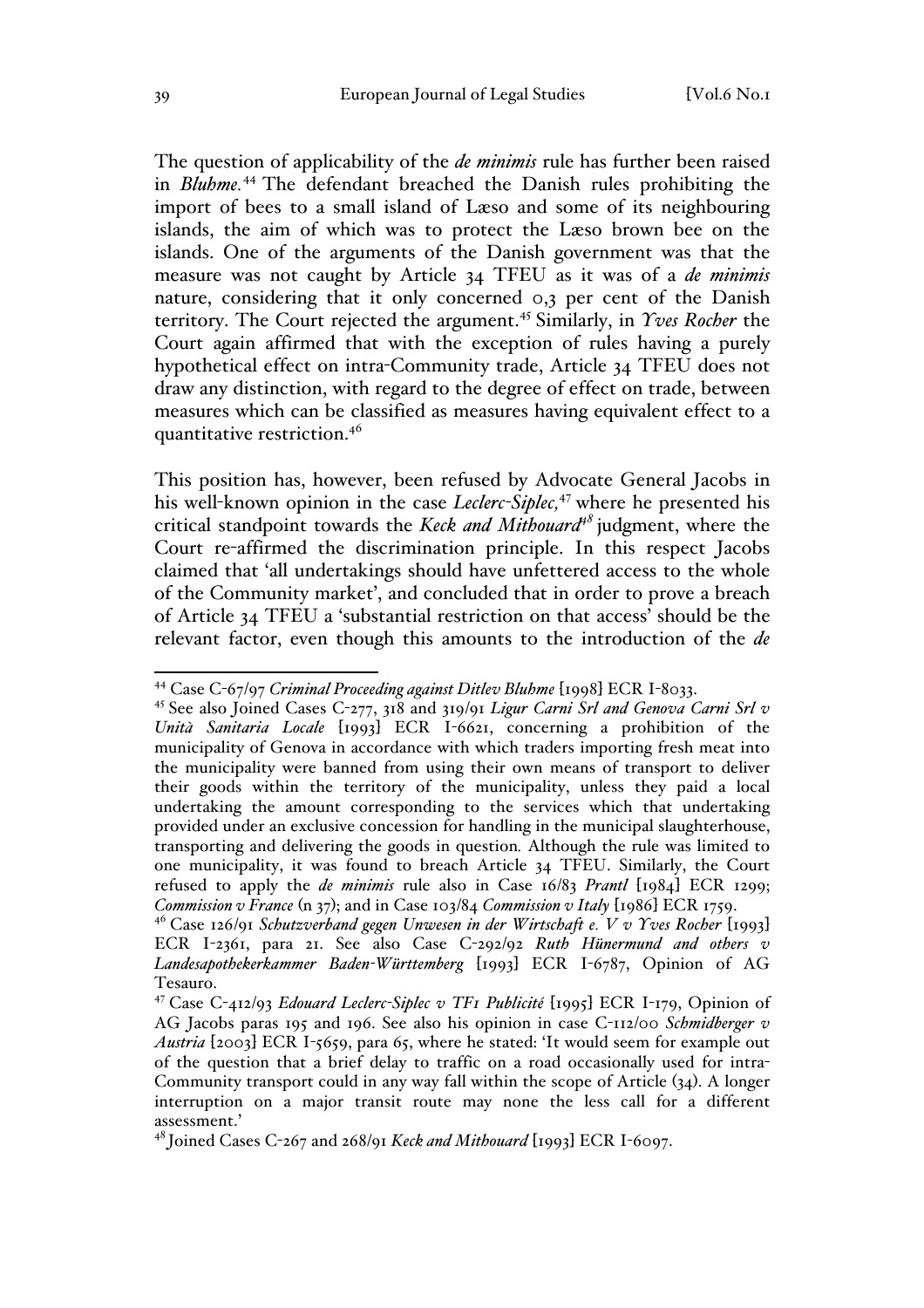*minimis* rule into Article 34 TFEU.<sup>49</sup> Albeit Jacobs was aware that the Court refused to apply the *de minimis* rule in its previous free movement of goods case law, he insisted that 'restrictions on trade should not be tested against local conditions which happen to prevail in each Member State, but against the aim of access to the entire Community market. A discrimination test is therefore inconsistent as a matter of principle with the aims of the Treaty'.<sup>50</sup> In this respect Jacobs was surprised by the fact that 'in view of the avowed aim of preventing excessive recourse to Article (34), the Court did not opt for such a solution in *Keck*.' While applying the *de minimis* rule to restrictions on advertising, which were at stake in *Leclerc-Siplec*, Jacobs suggested that 'a total ban on the advertising of a product which may lawfully be sold in the Member State where the ban is imposed and in other Member States cannot lie outside the scope of Article (34).'51 Even though Jacobs applied the *de minimis* test the French measure was nevertheless found to breach free movement of goods.<sup>52</sup> The Court, however, rejected his proposal altogether. On the basis of this case law it may be concluded that a state measure can constitute a prohibited measure having an equivalent effect even if: a) it is of relatively minor economic significance; b) it is only applicable to a very limited geographical part of a national territory; and c) it only affects a limited number of imports/exports or a limited number of economic operators.<sup>53</sup>

Nevertheless, certain national rules have been found to fall outside the scope of Article 34 TFEU if their restrictive effect on trade between Member States is too uncertain and too indirect. In this respect the Court held in *Burmanjer*<sup>54</sup> that the national rules at issue, which made the itinerant sale of subscriptions to periodicals subject to prior authorisation, had an effect on the marketing of products from other Member States that was too insignificant and too uncertain to be regarded as being such as to hinder or otherwise interfere with trade between Member States. That the restrictive effects on the free movement of goods are 'too uncertain and too indirect to be considered to be an obstacle to trade between the

<sup>&</sup>lt;sup>49</sup> See para 42 of the opinion in Case C-412/93 (n 47). See also Rosa Greaves, 'A Commentary on Selected Opinions of Advocate General Jacobs' (2006) 29 Fordham Intl L J 690-715.

 $5^{\circ}$ Opinion of AG Jacobs (n 47), para. 40.

 $51$  ibid para 50.

 $52$  For a comment see Laurence Idot 'Annotation, Case C-412/93, Société d'Importation Édouard Leclerc-Siplec v TF1' (1996) 33 CMLR 120.

<sup>53</sup> See *Van de Haar* (n 36); *Commission v France* (n 37); *Commission v Italy* (n. 41). See also European Commission, Free Movement of Goods, Guide to the Application of Treaty Provisions Governing the Free Movement of Goods, 2010 <http://ec.europa.eu/enterprise/policies/single-market-goods/files/goods/docs/art34- 36/new\_guide\_en.pdf> accessed 16 June 2013). <sup>54</sup> Case C-20/03 *Burmanjer and Others* [2005] ECR I-4133.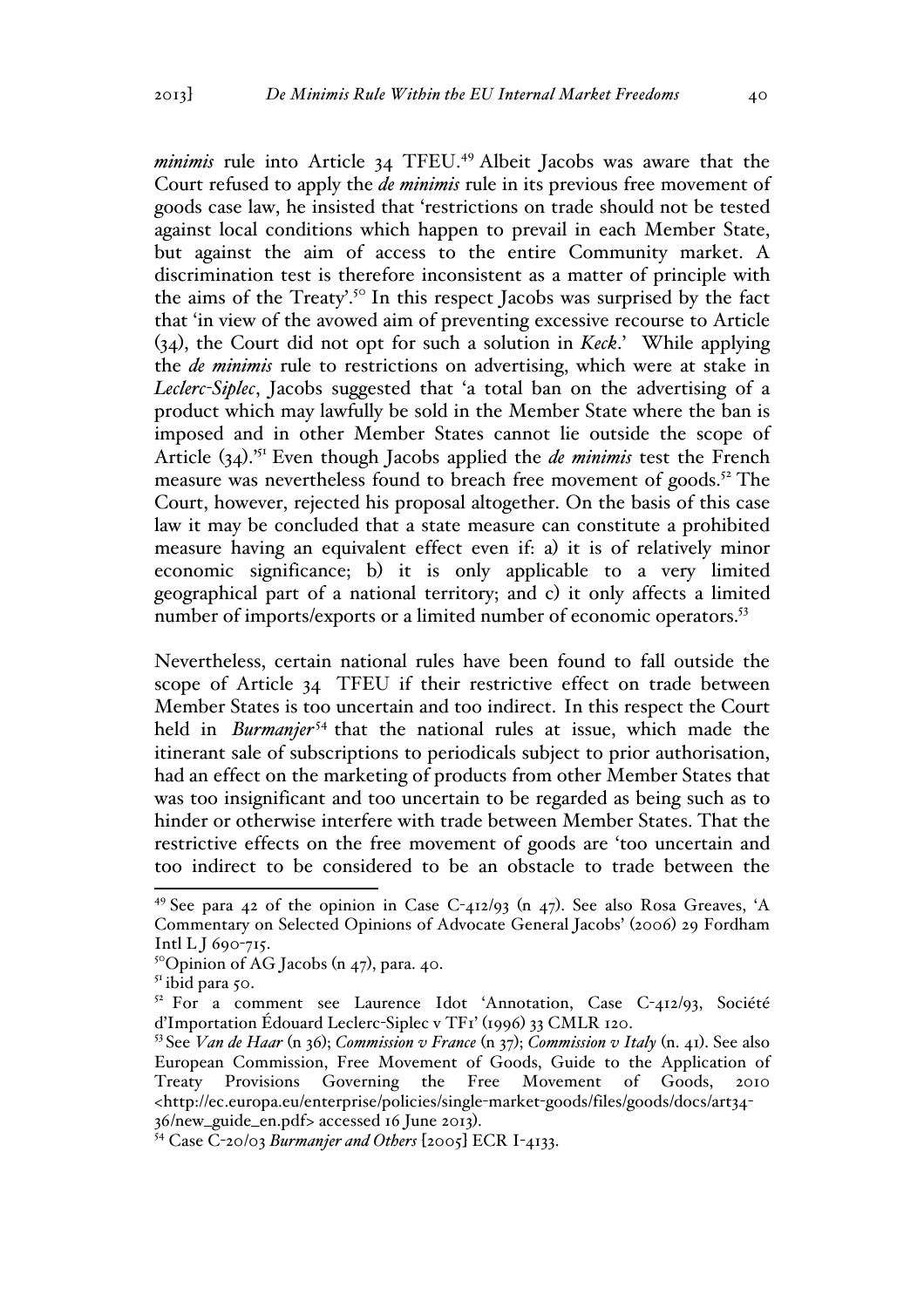Member States' was further held by the Court in *BASF*, <sup>55</sup> where the President of the German Patent Office ruled that a European patent belonging to BASF was void in Germany on grounds that its proprietor had not filed a German translation of the patent specification. A similar decision was also adopted in *Krantz*, <sup>56</sup> where a German debt collector seized all the movable property found on the premises of the company in order to recover a tax debt. The Court ruled that the possibility of nationals of other Member States hesitating to sell goods on instalment terms to purchasers because such goods could be liable to seizure by the collector of taxes if the purchasers failed to discharge its tax debts was 'too uncertain and indirect to warrant the conclusion that a national provision authorizing such seizure is liable to hinder trade between Member States'*. 57* From this series of cases a conclusion can be made that Article 34 TFEU is not breached by national legislation which makes no distinction between the origin of the substance transported, whose purpose is not to regulate trade in goods with other Member States and whose potential restrictive effects on the free movement of goods are too uncertain and too indirect to be regarded as a hindrance to trade between Member States*.* 58

Furthermore, the applicability of Article 35 TFEU *(ex 29 EC),* which prohibits trade barriers to export, was narrowed in *Italo Fenocchio*. <sup>59</sup> From the latter it is evident that with regard to measures with an effect equal to quantitative restrictions in exports, the *de minimis* test must be used, according to which the remoteness of the effect on exports is assessed. The case referred to a national provision prohibiting the issuance of a summary payment order in cases where the defendant lived in another Member State. The plaintiff believed that such a provision restricted exports but the Court did not agree, explaining that 'the possibility that nationals would therefore hesitate to sell goods to purchasers established in other Member States is too uncertain and indirect for that national

 <sup>55</sup> Case C-44/98 *BASF v Präsident des Deutschen Patentamts* [1999] ECR I-6269.

<sup>56</sup> Case C-69/88 *Krantz* [1990] ECR I-583, para 11.

 $57$  ibid para 11.<br> $58$  See eg Catherine Barnard, 'Fitting the Remaining Pieces into the Goods and Persons Jigsaw' (2001) 26 European L Rev 52.

See Case C-379/92 *Peralta* [1994] ECR I-3453, para. 24. The case concerned the rules applicable to the discharge of hydrocarbons and other harmful substances into the sea. See also Case C-93/92 *CMC Motorradcenter v Pelin Baskiciogullari* [1993] ECR I- $5009$ , para.  $12 - in this Case a German importer was required to inform the purchaser$ of a Yamaha motorcycle that German dealers, authorized by the Yamaha corporation, often refused to carry out repairs under the warranty for vehicles which were subject to parallel imports. The test has also been applied in Cases C-266/96 *Corsica Ferries France* [1998] ECR I-3949, para. 31 and C-96/94 *Centro Servizi Spediporto* [1995] ECR I-2883, para 41.

<sup>59</sup> Case C-412/97 *ED Srl v Italo Fenocchio* [1999] ECR I-3845.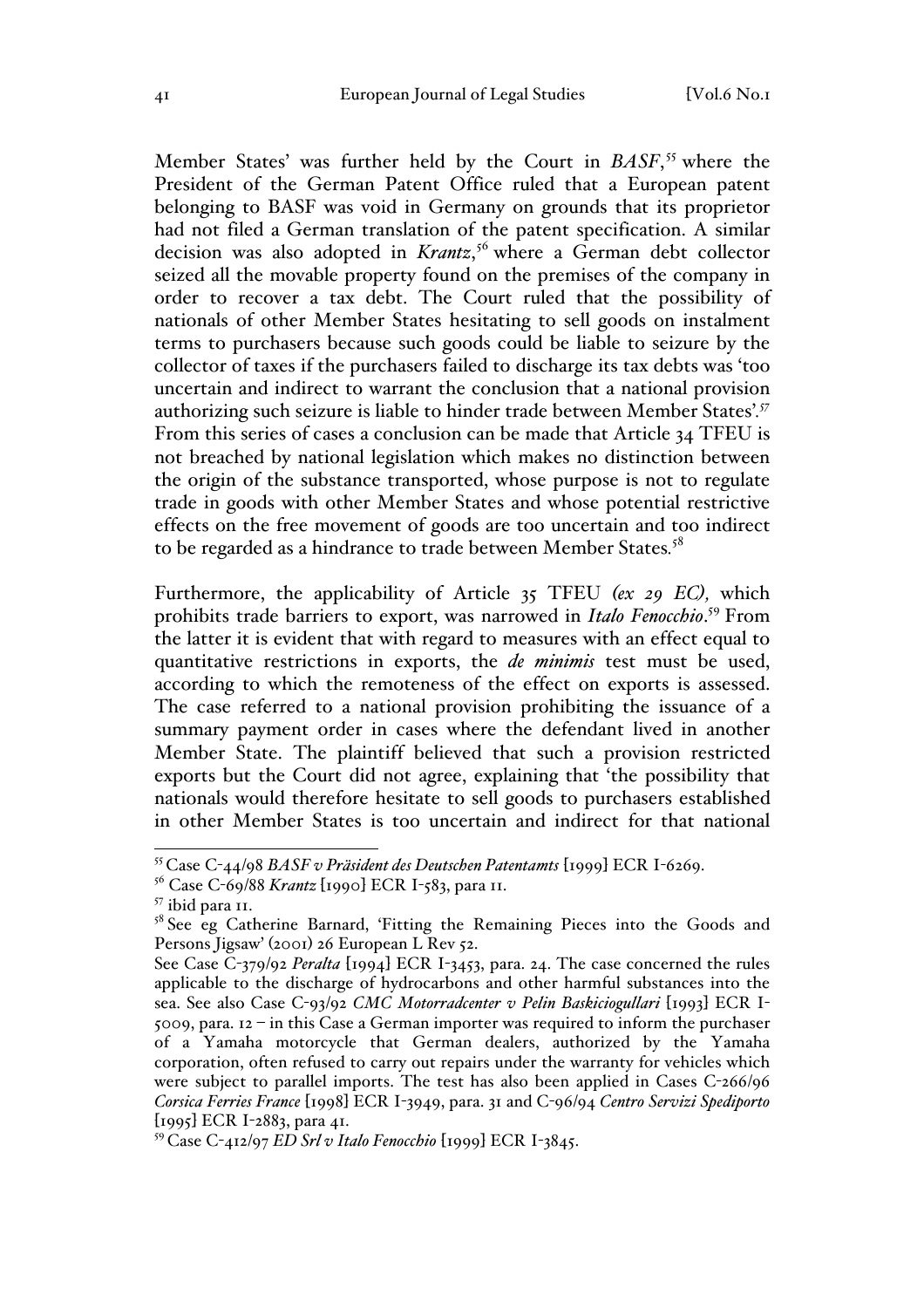provision to be regarded as liable to hinder trade between Member States.'<sup>60</sup>

### 2. *Free Movement of Workers*

Just like in the field of free movement of goods, the Court has also not expressly recognised the application of the *de minimis* rule in the field of free movement of workers. In *Bosman*<sup>61</sup> it was held that free movement of workers is based on the market access principle. Even though citizenship played no role in the application of the disputed rules, this did not prevent the Court from applying Article 45 TFEU *(ex 39 EC)*. Based on this ruling the Court further held in *Graf* that '(p)rovisions which, even if they are applicable without distinction, preclude or deter a national of a Member State from leaving his country of origin in order to exercise his right to freedom of movement […] constitute an obstacle to that freedom (of movement of workers, N/A). However, in order to be capable of constituting such an obstacle, they must affect access of workers to the labour market.<sup>'62</sup> The *Graf* case concerned German regulation which prevented workers from receiving compensation on termination of employment in cases when it was the worker, as opposed to the employer, who terminated the employment contract. The Court's ruling is important from the point of view of application of the *de minimis* rule to the field of the internal market, for the Court introduced the test of an 'uncertain and indirect' *<sup>63</sup>* restriction to free movement from *Krantz* and other rulings to the field of free movement of workers and furthermore decided that such barriers do not breach Article 45 TFEU. Due to the fact that the respective national regulation did not deny workers the right to compensation on termination of employment because they terminated the employment contract for reasons of finding employment in another Member State, the Court found that 'such an event is too uncertain and indirect a possibility for legislation to be capable of being regarded as liable to hinder freedom of movement for workers'.64 With this the *de minimis* rule was introduced into the scope of this freedom.<sup>65</sup>

 <sup>60</sup> *ibid* para 11.

<sup>61</sup> Case C-415/93 *Union Royale Belge des Sociétés de Football Association ASBL and others v Jean Marc Bosman* [1995] ECR I-4921. For comments see Amicam Omer Kranz, 'The Bosman Case: The Relationship between European Union Law and the Transfer System in European Football' (1999) 5 Columbia J Eur L 431; Stephen Weatherill, 'Comment on Case C-415/95, Bosman' (1995) 32 CMLR 991; Jukka Snell, *Goods and Services in EC Law: A Study of the Relationship between the Freedoms* (OUP 2002), fn 99. <sup>62</sup> Case C-190/98 *Volker Graf* [2000] ECR I-493, para 23.

<sup>63</sup> French: *aléatoire et indirecte*; German: *ungewiß und indirekt*. <sup>64</sup> *Volker Graf* (n 62) para 25.

<sup>65</sup> See also Anthony Arnull, *The European Union and its Court of Justice* (OUP 2006) 491.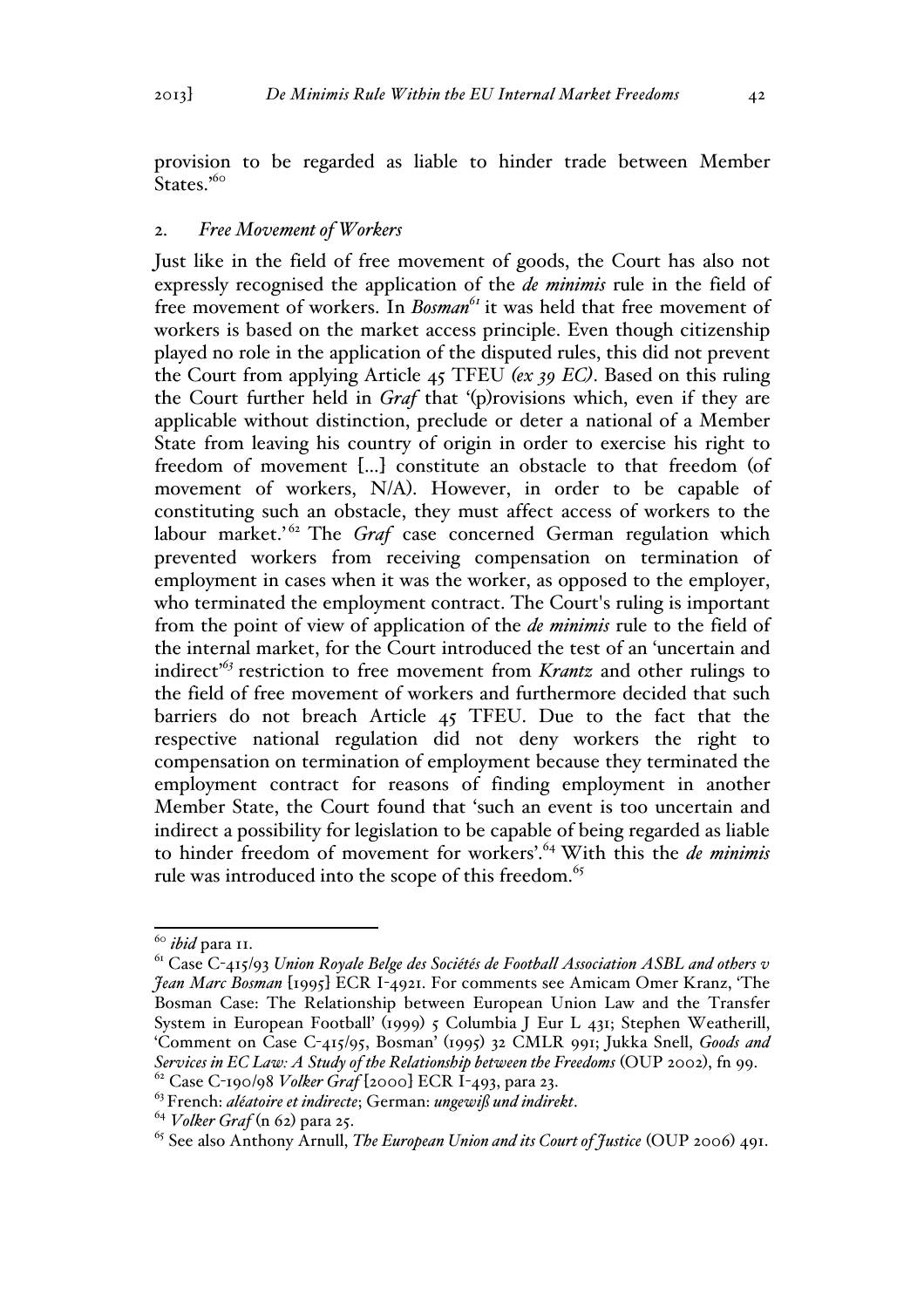### 3. *Free Movement of Services and Freedom of Establishment*

As was the case with free movement of goods and workers, the Court has likewise not expressly accepted the *de minimis* rule in the field of free movement of services. In *Säger v Dennemeyer*<sup>66</sup> the Court explained that Article 56 TFEU *(ex 49 EC)*

requires not only the elimination of all discrimination against a person providing services on the ground of his nationality but also the abolition of any restriction, even if it applies without distinction to national providers of services and to those of other Member States, when it is liable to prohibit or otherwise impede the activities of a provider of services established in another Member State where he lawfully provides similar services.<sup>67</sup>

This ruling follows the all-encompassing interpretation of the internal market freedoms in line with the *Dassonville* formula. Notwithstanding this, however, signs suggesting that the *de minimis* rule is gaining ground can also be found in the field of free movement of services. In this regard, *Viacom II<sup>68</sup>* is authoritative. In this case it was disputed whether a special municipal tax on poster advertising constituted a (part of the) service which must be paid for by the recipient of the service. The recipient of the service claimed that such a tax (which amounted to more than two hundred EUR) was prohibited by Article 56 TFEU *(ex 49 EC)*. Despite the fact that the tax itself was non-discriminatory, the recipient claimed that it represented an obstacle to the free movement of services which, taking into account the rule referred to in *Säger*, *<sup>69</sup>* should not exist. The Court held that such a tax

is fixed at a level which may be considered modest in relation to the value of the services provided which are subject to it' and that 'the levying of such a tax is not on any view liable to prohibit, impede or otherwise make less attractive the provision of advertising services to be carried out in the territory of the municipalities concerned.<sup>70</sup>

Accordingly, the tax was found not to be in contravention of Article 56 TFEU, as it was neither discriminatory nor too high. By applying the latter condition, the Court has actually introduced the *de minimis* rule into

 <sup>66</sup> Case C-76/90 *Manfred Säger v Dennemeyer & Co. Ltd.* [1991] ECR I-4221.

 $67$  ibid para 12.

<sup>68</sup> Case C-134/03 *Viacom Outdoor Srl v Giotto Immobilier SARL* [2005] ECR I-1167.

<sup>&</sup>lt;sup>69</sup> Säger v Dennemeyer (n 66).<br><sup>70</sup> Viacom (n 68) para. 38.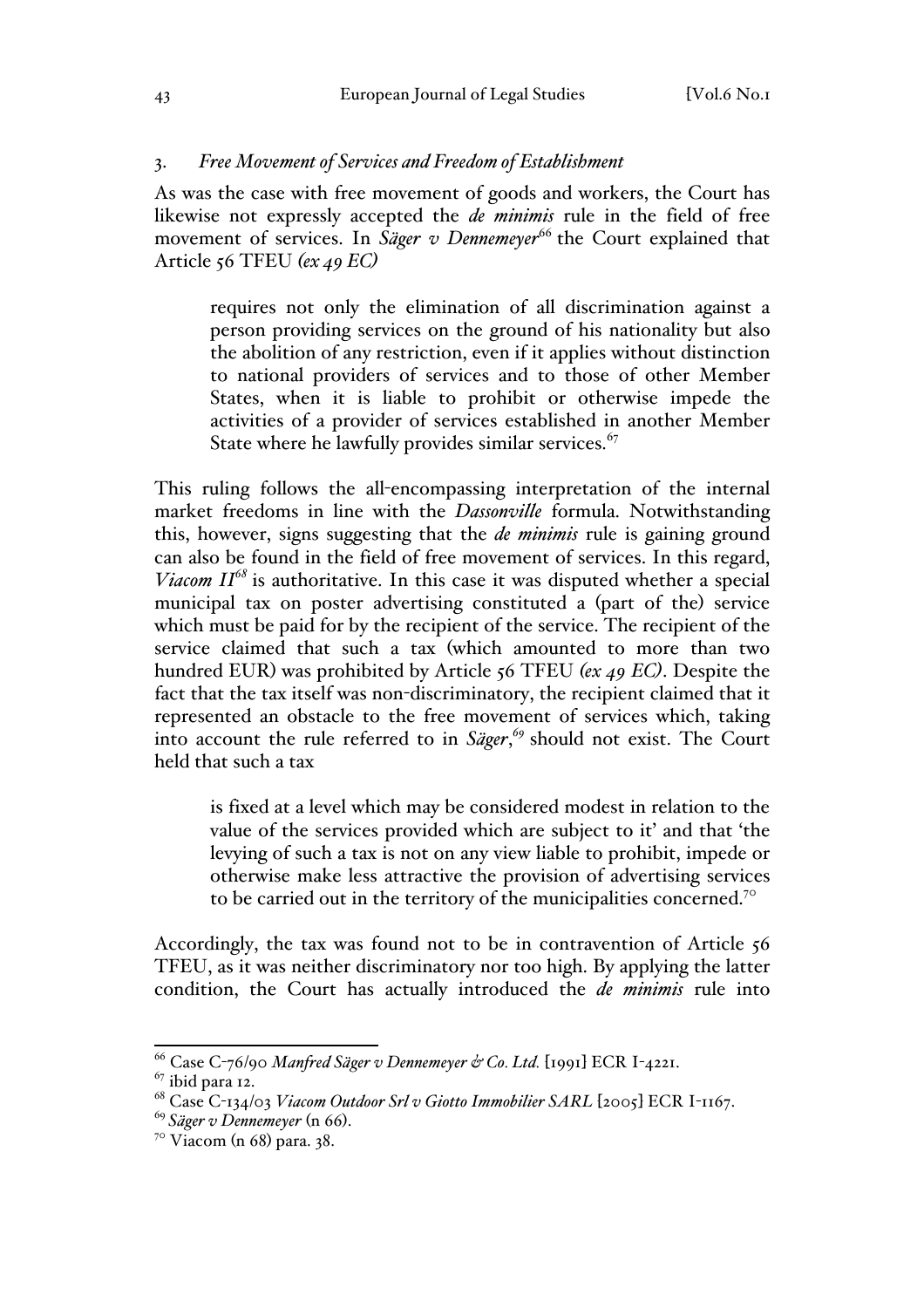Article 56 TFEU.<sup>71</sup> Similarly in *Mobistar*,<sup>72</sup> where municipal legislation imposing a tax on pylons, mast and transmission antennae for mobile communication systems was challenged, the Court observed that 'measures, the only effect of which is to create additional costs in respect of the service in question and which affect in the same way the provision of services between Member States and that within one Member State, do not fall within the scope of Article (56) of the Treaty'.73 Meulman and Waele thus conclude that with regard to the service provision, permissible measures under Article 56 TFEU could in the future be those which would apply without distinction - either consisting of minor obstacles to market access or failing that, affecting in the same manner, in law and in fact both, bilateral and unilateral service transactions*.* <sup>74</sup> Arnull similarly concludes that Article 56 TFEU 'bites only where there is more than a remote or uncertain effect on freedom of movement'.<sup>75</sup>

Additionally, the *de minimis* rule can also be found in the field of freedom of establishment. In *Semeraro Casa*, <sup>76</sup> which concerned Italian legislation on closing retail outlets on Sundays and public holidays, the Court decided, in line with Article 49 TFEU *(ex 43 EC)*, that the legislation in question was applicable to all traders exercising their activity on national territory; that its purpose was not to regulate the conditions concerning the establishment of the undertakings concerned; and that any restrictive effects which it might have on the freedom of establishment were 'too uncertain and indirect for the obligation laid down to be regarded as being capable of hindering that freedom'.77 Consequently, the Court found that the freedom of establishment did not preclude national rules from regulating the closing times of shops.

# 4. *Free Movement of Capital*

A focus on impediments to market access, which tries to be accommodated with the *de minimis* test can also be traced in the field of free movement of capital. A *de minimis* exception within the ambit of this freedom has been suggested by the United Kingdom in the golden shares

 <sup>71</sup> Johen Meulman and Henri de Waele, 'A Retreat from Säger? Servicing or Fine-Tuning the Application of Article 49 EC' (2006) 33 L Issues of Economic Integration 226.

<sup>72</sup> Joined Cases C-544 and 545/03 *Mobistar SA v Commune de Fléron* [2005] ECR I-7723. <sup>73</sup> ibid, para 31.

<sup>74</sup> ibid. See also Rajko Knez, Prosto Opravljanje Storitev in Razvoj Sodne Prakse do Leta 2006 – Ali je Zadeva Säger še Pomembna? (2007) 2 Revizor 115.

<sup>75</sup> Arnull (n 65) 492, also referring to Case C-159/90 *Grogan* [1991] ECR I-4685 and Joined Cases C-51 and 191/97 *Deliège* [2000] ECR I-2549.

<sup>76</sup> Case C-418/93 *Semeraro di casa* [1996] ECR I-2975.

 $77$  ibid para 32.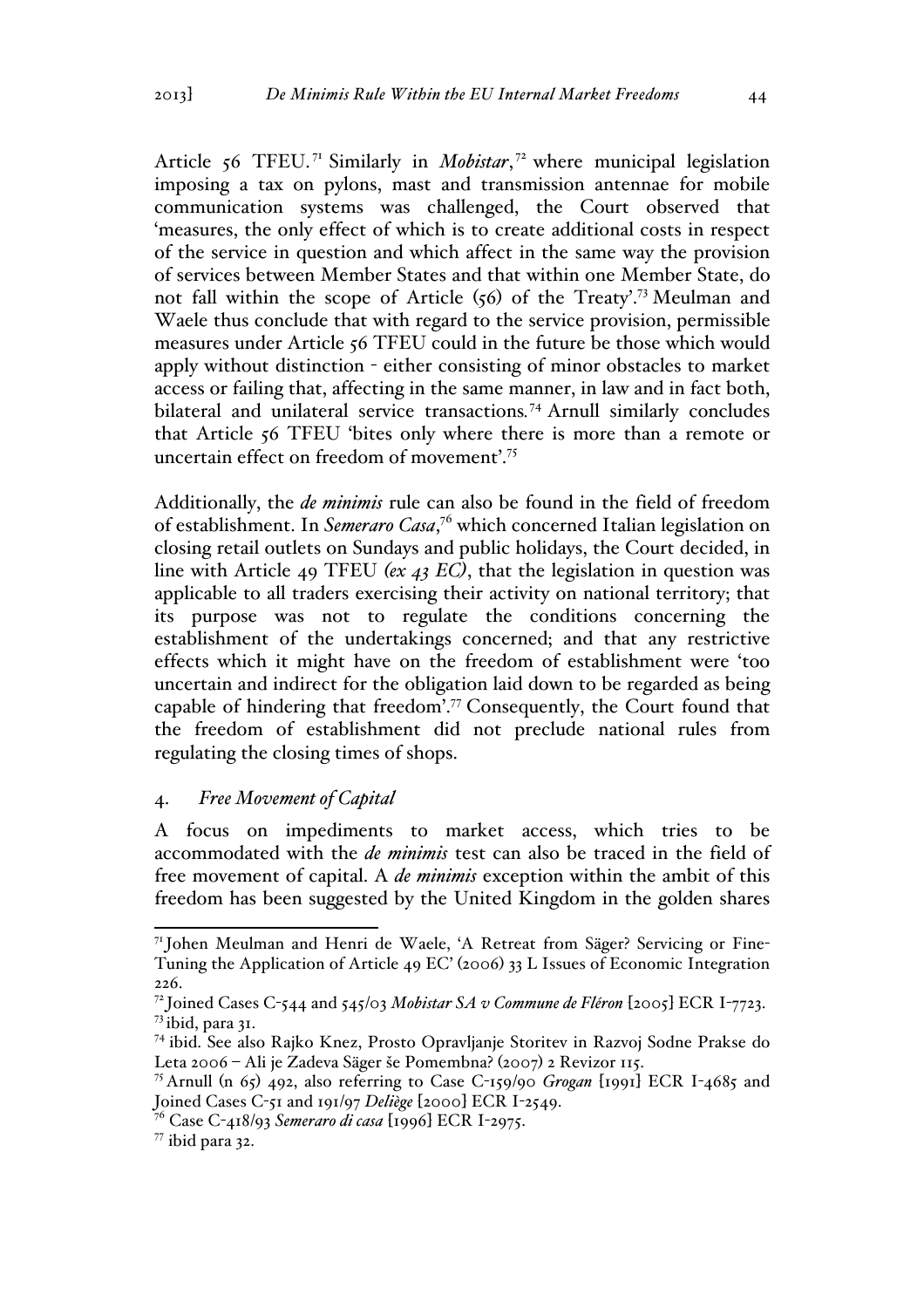case, $78$  where the UK government argued that the national measures at issue were not of such a nature as to restrict access to the market, for they were too uncertain and too indirect to amount to a restriction on the freedoms and would thus not be subject to Article 63 TFEU *(ex 56 EC)*. The Court entered into a substantive examination of the effects of the national measures, which it would not have done, had it proceeded from the assumption that such a consideration would be inadmissible with respect to the free movement of capital.<sup>79</sup> Hindelang states that in principle any national measure ultimately affects the access of capital to a market, whereas many do it only insignificantly. By paraphrasing the Court's judgment in the UK golden shares case he concludes that a measure substantially impedes market access when it affects 'the position of a person acquiring a shareholding as such',<sup>80</sup> which must be left to the Court to clarify – in a casuistic way.<sup>81</sup>

## 5. *Rocky Road to Define De Minimis in the Internal Market Field*

From the above analysis it may be deduced that the Court has never explicitly applied the *de minimis* rule to the field of the internal market; even so, some measures in the field of all four freedoms are considered as insubstantially restricting market access and are thus not caught by the articles of the Treaty regulating the freedoms. Since there are different opinions among commentators whether 'substantial restriction' (also called the 'remoteness') test is in fact a form of the *de minimis* rule or not, it is submitted that from the author's point of view there are two aspects of the *'de minimis'* rule in the field of the internal market:

a) *De minimis* in terms of quantity: this is *de minimis* in the sense the European Court of Justice understands it. When the Court has ruled in *Van de Haar<sup>82</sup>* that the *de minimis* rule is not acceptable in the area of free movement, it has taken more of a quantity approach – i.e. the number of concerned products. According to the Court's view, for a certain measure to be challenged under free movement rules it does not have to affect a great amount of products (workers, services or capital flows); it suffices for a natural person to be restricted when importing a *single* product and reliance on Article 34 TFEU is already allowable.

 <sup>78</sup> Case C-98/01 *Commission v United Kingdom* [2003] ECR I-4641, para 36.

<sup>79</sup> Steffen Hindelang, *The Free Movement of Capital and Foreign Direct Investment*, (OUP 2009) 126.

<sup>&</sup>lt;sup>80</sup> Commission v United Kingdom (n 78) para 61.<br><sup>81</sup> ibid 127.

<sup>82</sup> *Jan van de Haar* (n 36).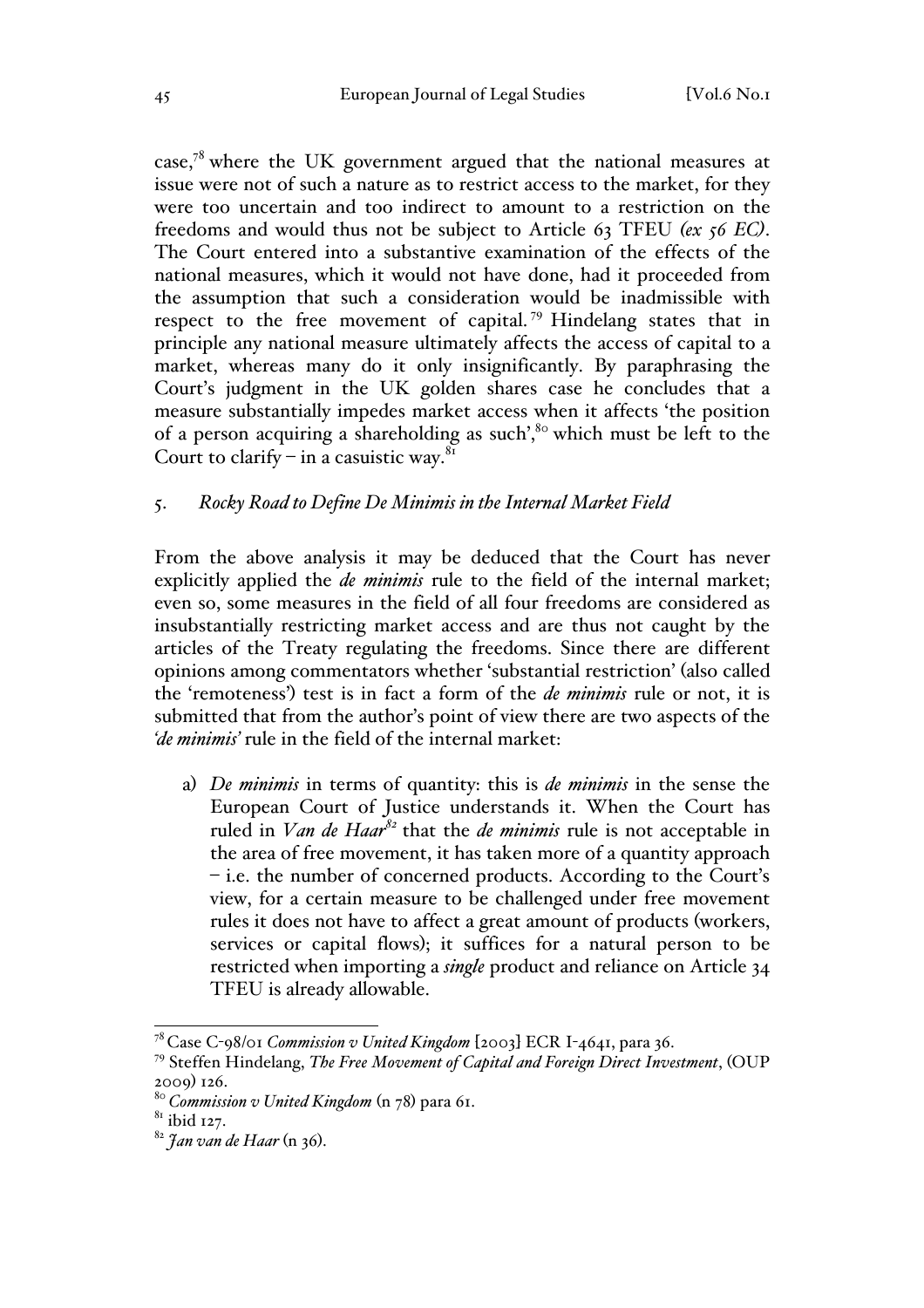b) *De minimis* in terms of quality: here *de minimis* is not about the number of the concerned products, workers, services, capital flows, but about the *intensity* of a measure's effect.<sup>83</sup> If the factors of production are heavily affected, if the measure has a significant (certain and direct) effect on the market access, then the measure will be caught by the principles on fundamental freedoms. If, however, the effect of the measure is 'too uncertain and indirect', 'too remote', if it lacks significant effect on the market access, then it is not caught by the Treaties. The Court recognised this in a series of cases, eg in *Kranz,* although in a non-consistent manner and without detailed explanation what the terms, such as significant, certain, direct and remote mean.

As the word *significant* is considerably ambiguous and cannot be expressed in quantitative terms it is a convenient concept of interpretation for both advocates of a centralist and decentralist internal market. The remoteness test is closely related to the question of causality or to the jurisdictional criteria, according to which measures having no effect on cross-border trade stay in the national autonomy, whereas those having (any) effect on trade are within the scope of the fundamental freedoms. Nevertheless, the *de minimis* rule in this sense is not just about causality, but it requires a *significant* effect upon the cross-border trade for a measure to legitimately fall within the Treaty.

In this respect Jacobs explains that where a measure prohibits the sale of goods lawfully placed on the market in another Member State (as in *Cassis de Dijon*), it may be presumed to have a substantial impact on access to the market, since the goods are either denied access altogether or can gain access only after being modified in some way; the need to modify the goods is in itself a substantial barrier to market access. $84$  On the other hand, however, one cannot claim the same for measures applicable without distinction, which simply restrict certain selling arrangements, by stipulating when, where, how, by whom or at what price the goods may be sold. Whether such measures significantly hinder free movement would, according to Jacobs, depend on a number of factors, such as whether it applies to certain goods,  ${}^{8}$  to most goods<sup>86</sup> or to all goods<sup>87</sup> on the extent to

 <sup>83</sup> In this sense *de minimis* is understood, eg, by Arnull (n 65) 491; Hindelang (n 79) 125; and Christoph Krenn, 'A Missing Piece in the Horizontal Effect 'jigsaw': Horizontal Direct Effect and the Free Movement of Goods', (2012) 49 CMLR 210-212.

 $84$  Opinion of AG Jacobs (n 47) para 44.

<sup>85</sup> As in Case 75/81 *Belgium v Blesgen* [1982] ECR 1211, in the Case 382/87 *Buet* [1989] ECR 1235 or in Case C-23/89 *Quitlynn* [1990] ECR I-3059.

<sup>86</sup> As in Case 145/88 *Torfaen BC v B&Q* [1989] ECR 3851.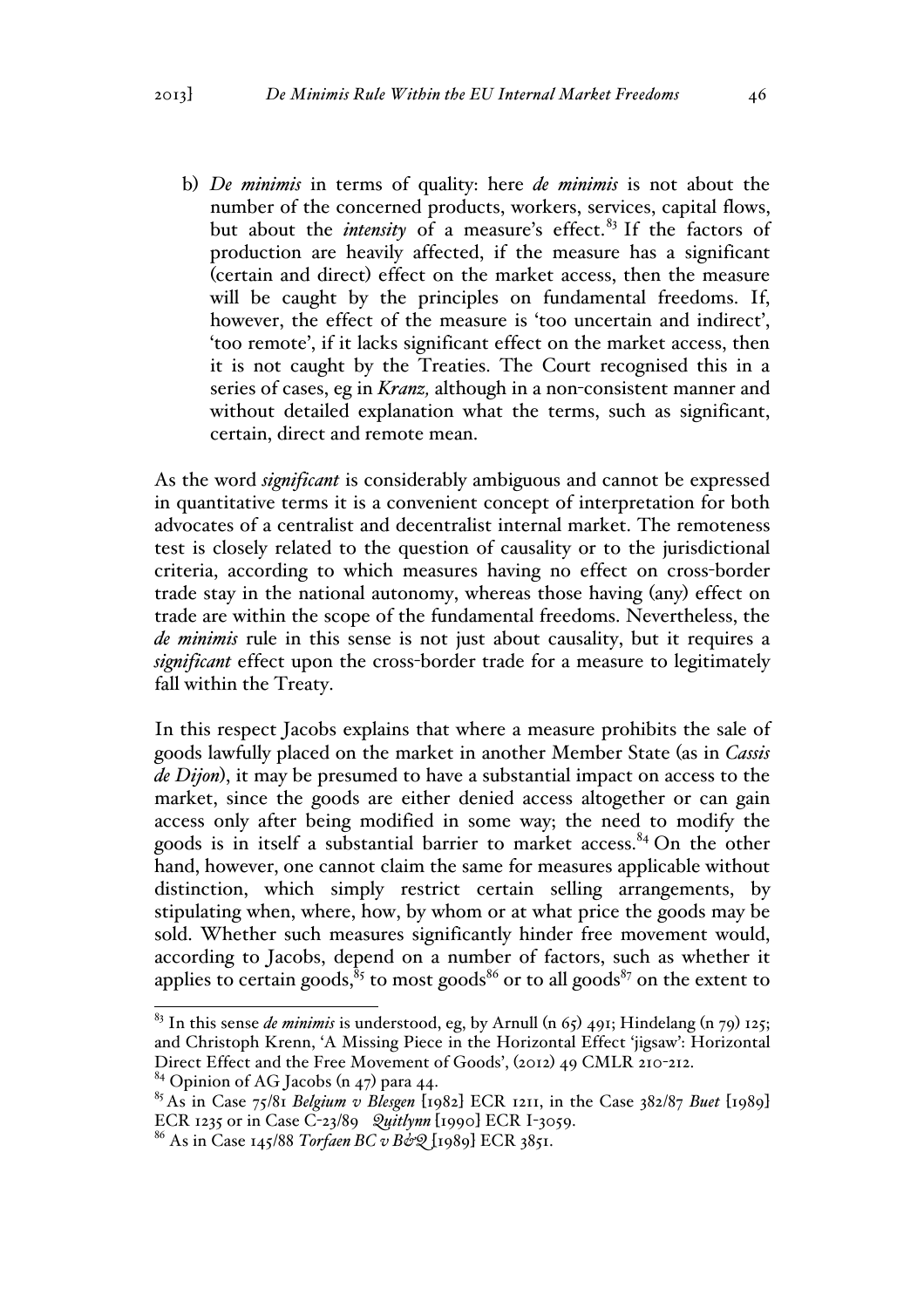which other selling arrangements remain available, and on whether the effect of the measure is direct or indirect, immediate or remote, or purely speculative<sup>88</sup> and uncertain.<sup>89</sup> Accordingly, Jacobs emphasises that the magnitude of the barrier to market access may vary enormously: it may range from the insignificant to a quasi-prohibition. In this respect the *de*  minimis test could perform a useful function.<sup>90</sup> His explicit proposal in *Leclerc-Siplec* to introduce the *de minimis test* to the field of the internal market freedoms thus understandably led to mixed responses.

# V. ARGUMENTS AGAINST ADOPTING THE DE MINIMIS RULE IN THE INTERNAL MARKET FIELD

Scholars offer various explanations why EU law recognises the *de minimis* rule in the field of competition law but not in the field of the internal market.

## 1. *The Difference between the Internal Market and Competition Law*

Gormley recognises the differences between the two fields, emphasising that the internal market and competition law have different roles and subject-matter, which makes the *de minimis* rule more appropriate to one field than the other.<sup>91</sup> He particularly highlights that competition law concentrates on the effects a measure has on patterns of trade between Member States and not on effects on trade itself, which is a much simpler concept.<sup>92</sup> At the same time competition law, as opposed to the internal market, does not assist in the removal of national hindrances to trade between Member States through negative integration. Davies, on the other hand, with regard to the differences between the two fields, highlights that competition law is able to build itself around non-legal ideas, as no competition case is complete without a market survey, while free movement law lacks enthusiasm for empiricism, particularly because free movement cases do not tend to pass through the Commission on their way to the Court, but rather arise from preliminary references by national courts. Since the Court decides principles rather than facts, which are then applied by the national courts to the individual facts, claims Davies, the Court held in *O'Flynn93* that in order to establish discrimination it is not

 $9^{\circ}$  Opinion of AG Jacobs (n 47) para. 45.

<sup>&</sup>lt;sup>87</sup> *Keck and Mithouard* (n 48).<br><sup>88</sup> As an example Opinion of AG Jacobs (n 47) refers to para. 15 of the Court's judgment in Case C-169/91 *Stoke-on-Trent* [1992] ECR I-6635.

<sup>89</sup> For example Case C-69/88 *Krantz* [1990] ECR I-583, para 11 of the judgment.

<sup>&</sup>lt;sup>91</sup> Laurence W Gormley, 'Competition and Free Movement: Is the Internal Market the Same as a Common Market?' (2002) 13 Eur Business L Rev 517, 520.

<sup>&</sup>lt;sup>92</sup> Thereby referring to Case 15/79 P.B. Groenveld BV [1979] ECR 3409.

<sup>93</sup> Case C-237/94 *O'Flynn v Adjudication Officer* [1996] ECR I-2617.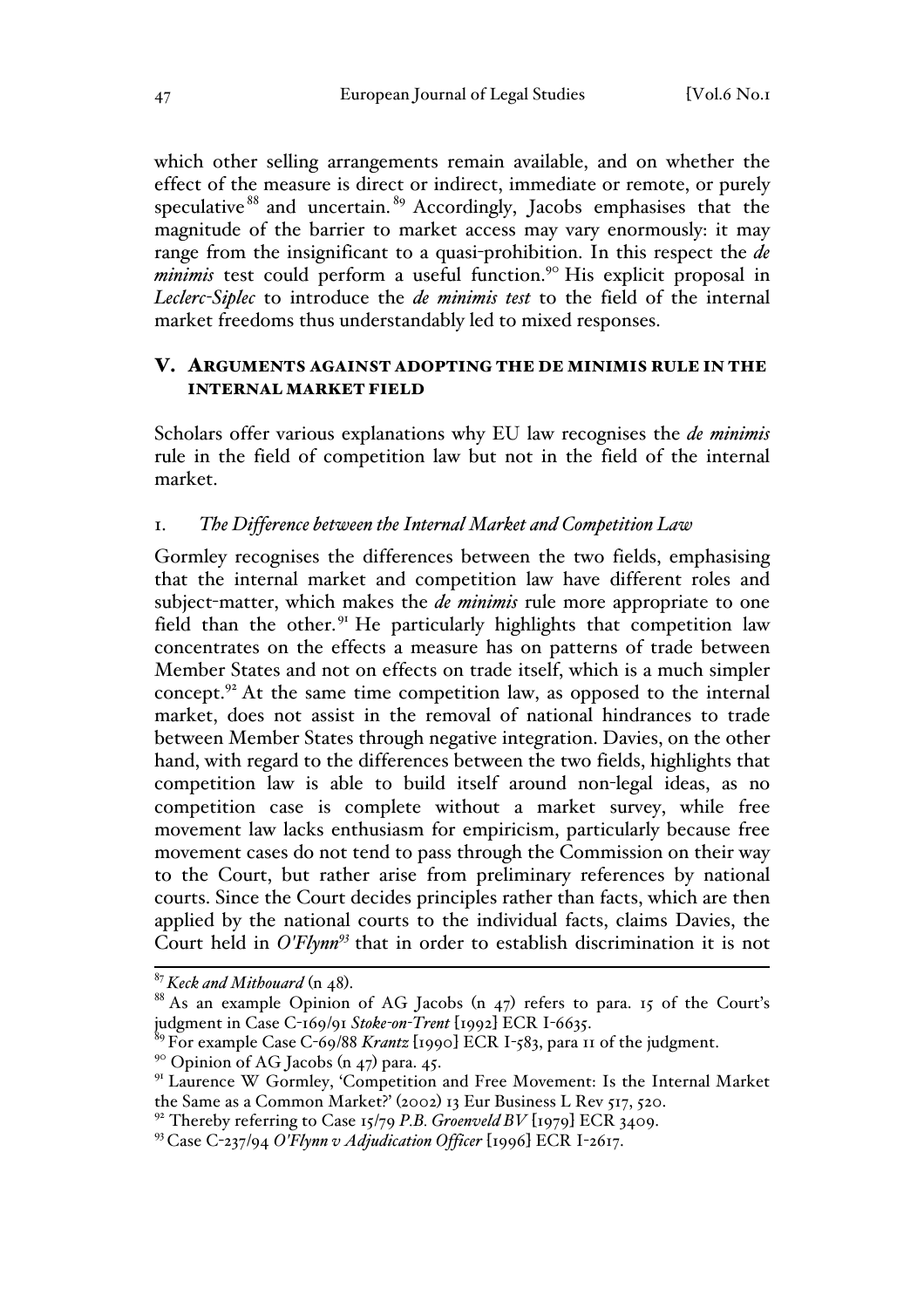necessary to show an 'actual' disparate impact on the internal market, but merely that a measure is liable to have one.<sup>94</sup> Furthermore, since market surveys cost money, competition law is concerned merely with big commerce, significant restrictions and important economic players, who have such money, whereas free movement often concerns small players, like Bosman. Requiring market investigations in order to determine whether such small player's rights to free movement have been breached would almost certainly mean denying them of their rights. On these bases, Davies concludes that market language cannot automatically be transferred from one field to another.<sup>95</sup>

## 2. *Public and Private Interventions in the Market*

An additional reason for refusing the *de minimis* rule to enter the field of the internal market is that the freedoms predominantly concern the measures of Member States and not those of private entities, as is the case with competition law. It is the public bodies who should have a greater responsibility for the functioning of the internal market than private entities. In this respect Barents observed years ago that 'state interventions on the market may be said to have an appreciable effect by their very nature',<sup>96</sup> whereas Krenn recently proposed a more convergent approach towards public and private intervention on the market and argued in favour of introducing the horizontal direct effect of Article 34 TFEU accompanied by a recognition of the *de minimis* rule<sup>97</sup> in order to prohibit only those barriers of private entities that significantly hinder access to the market. According to his opinion, most private measures would not be caught by Article 34 TFEU as there are alternative channels to market goods; the recognition of the horizontal direct effect of Article 34 TFEU as a matter of principle would, however, bring free movement of goods in line with the case law in the field of personal freedoms.

### 3. *National Courts' Concern*

An additional explanation for the refusal of the *de minimis* rule in the field of the internal market was given by Advocate General Jacobs,<sup>98</sup> who pointed out the danger of applying the *de minimis* test to all measures affecting trade in goods, as this might induce national courts, who are primarily responsible for the application of the fundamental freedoms, to

 <sup>94</sup> ibid para 21.

<sup>95</sup> Gareth Davies, *Nationality Discrimination in the European Internal Market* (Kluwer 2003) 96-98.

<sup>&</sup>lt;sup>96</sup> Rene Barents, 'Measures of Equivalent Effect: Some Recent Developments'  $(1981)$ 18 CMLR 287.

<sup>&</sup>lt;sup>97</sup> Krenn (n 83) 177-215.<br><sup>98</sup> Opinion of AG Jacobs (n 47) para 42.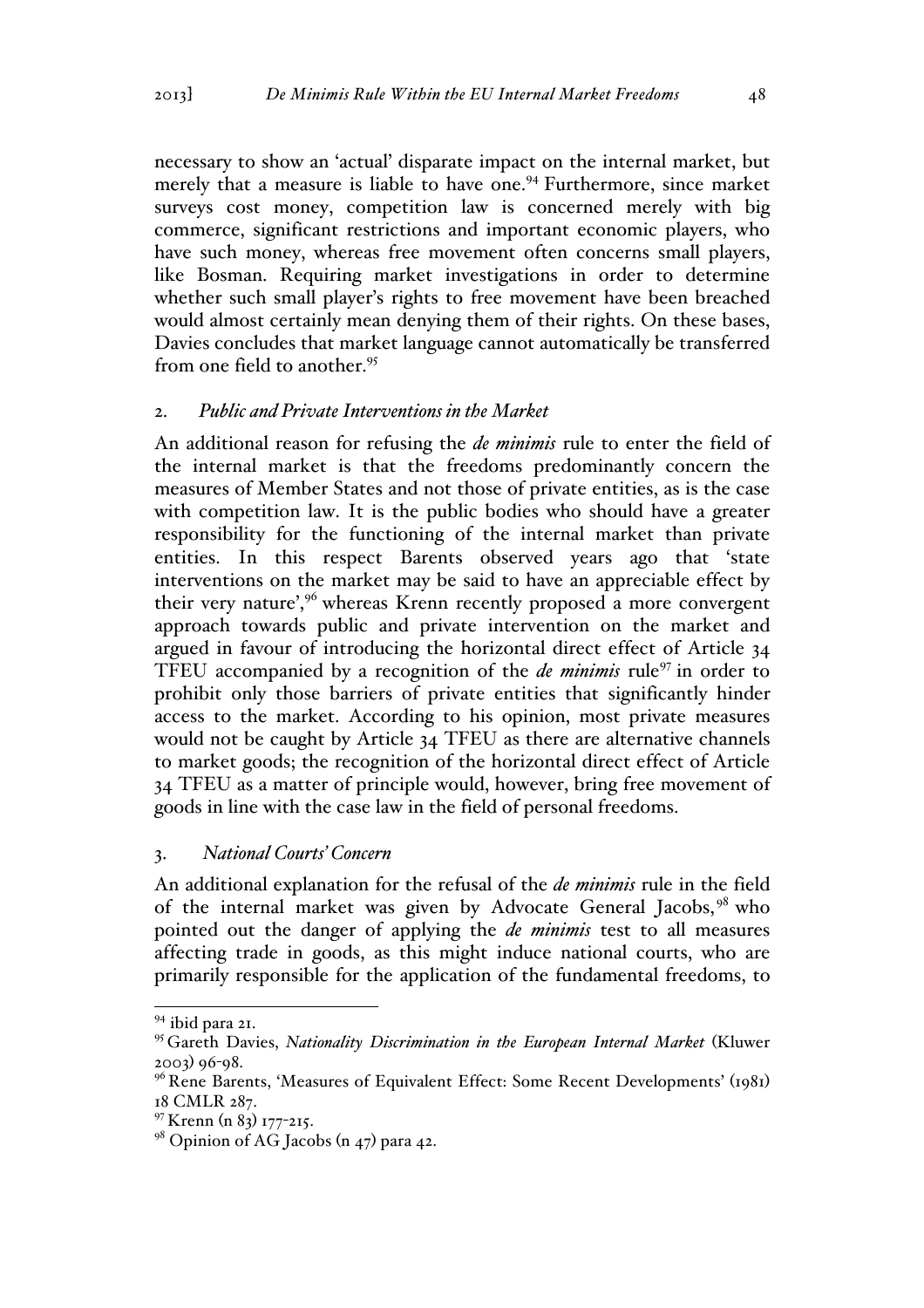exclude too great a number of measures from the scope of the prohibition laid down by this provision. Similarly, Mortelmans pointed out that the *de minimis* test would not assure clear guidelines for the explanation of judgements by national courts, as it would demand a complete review of the legal and economic framework,<sup>99</sup> while Oliver warned that reliance on statistical data would lead to depraved results as the legality of a measure could change on a monthly basis. <sup>100</sup> Oliver thus claimed that the application of the *de minimis* rule to the internal market freedoms would cause practical problems, introduce a new element of legal uncertainty and consequently make it much more difficult for national courts to apply the internal market provisions of the Treaty.<sup>101</sup> Finally, Advocate General Tesauro was of the opinion that 'to apply a de minimis rule in the field of trade in goods (…) is, it seems to me, very difficult, if not downright impossible'.<sup>102</sup> Jacobs, who generally defended the application of the *de minimis* rule to the field of the freedoms, warned that caution must be exercised and if the *de minimis test* is to be introduced, the circumstances, under which it should be applied, must be carefully defined.<sup>103</sup> He particularly pointed out that it would not be appropriate to apply the *de minimis test* to measures which overtly discriminated against goods from other Member States; such measures should remain, in line with the *per se* prohibition of overtly discriminatory measures, prohibited by Article 34 TFEU even if their effect on inter-State trade is only slight.<sup>104</sup> According to Jacobs, the introduction of a substantial restriction on market access requirement would therefore only be necessary in relation to measures which are applicable without distinction to domestic goods and goods from other Member States.105

#### 4. *Fundamental Principles Argument*

The final reason why the Court refused to apply the *de minimis* rule to the field of economic freedoms, as is evident from *Corsica Ferries*, might lie in the fact that it considers the freedoms as fundamental principles of EU law

 <sup>99</sup> Kamiel Mortelmans, 'Article 30 of the EEC Treaty and Legislation Relating to Market Circumstances: Time to Consider a New Definition' (1991) 28 CMLR 127 and Kamil Mortelmans, 'Towards Convergence in the Application of Rules on Free Movement and on Competition?' (2001) 38 CMLR 626.<br><sup>100</sup> Peter Oliver, 'Some Further Reflections on the Scope of Articles 28-30' (1999) 36

CMLR 796.

<sup>&</sup>lt;sup>101</sup> Peter Oliver (ed) *Oliver on Free Movement of Goods in the European Union* (Hart Publishing 2010) 92-93, para 6.18.<br><sup>102</sup> *Ruth Hünermund* (n 48) Opinion of AG Tesauro, para 21.

<sup>&</sup>lt;sup>103</sup> Opinion of AG Jacobs  $(n_47)$  para 42.

 $104$  ibid para 43.

<sup>&</sup>lt;sup>105</sup> ibid para 44.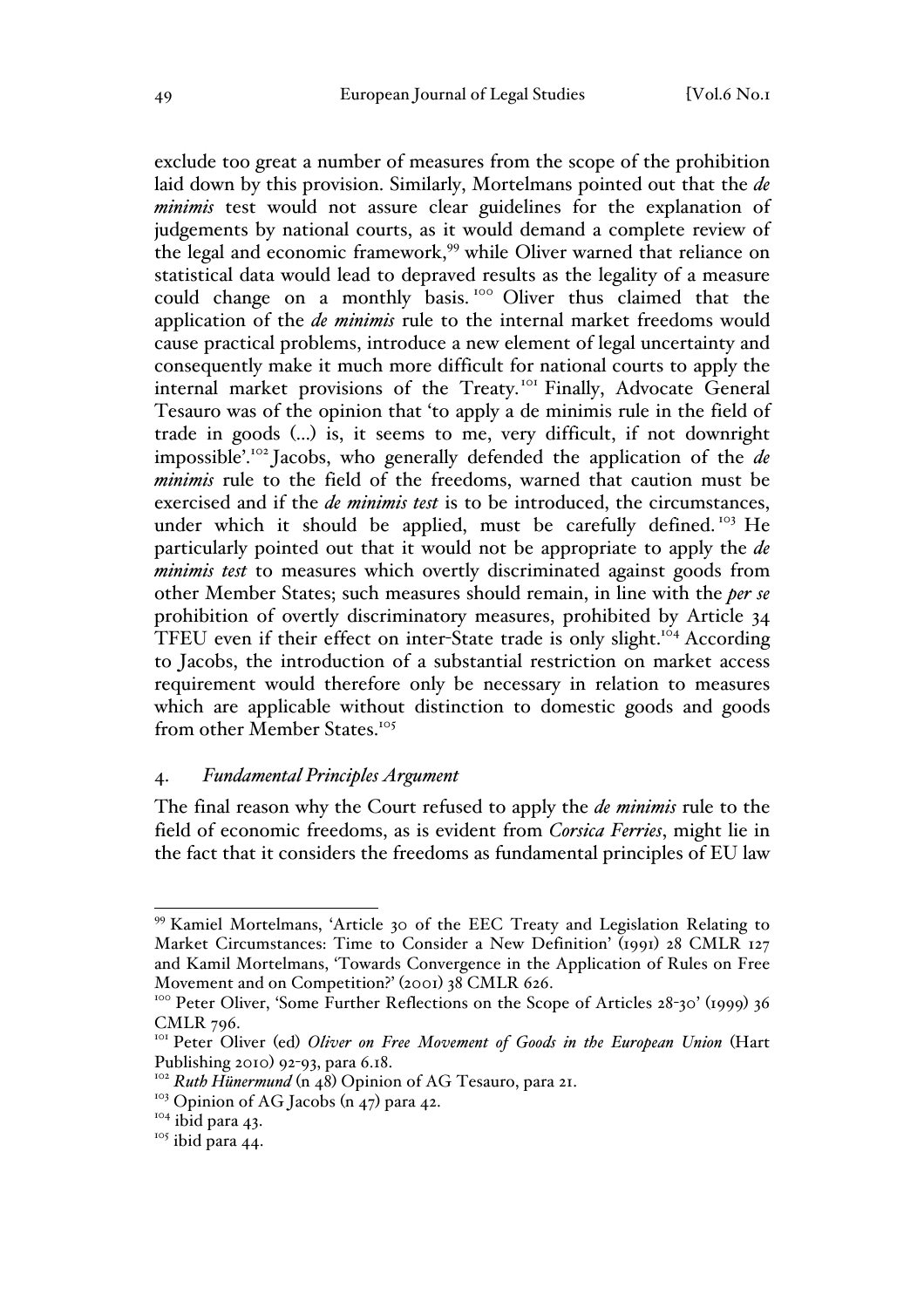where all barriers should be prohibited, including minor ones<sup>106</sup> - much the same as the *de minimis* rule cannot be applied to the field of human rights. On the other hand, the Court also regards Article 101 TFEU to be 'a fundamental provision which is essential for the accomplishment of the tasks entrusted to the Community and, in particular, for the functioning of the internal market',<sup>107</sup> but even so this provision is subject to the  $de$ *minimis* rule. This speaks in favour of a systematic recognition of the *de minimis* rule in the internal market field.

## VI. ARGUMENTS SUPPORTING THE DE MINIMIS RULE IN THE INTERNAL MARKET FIELD

#### 1. *Sensible and Mature Market Regulation*

According to Greaves, the proposal of Advocate General Jacobs in *Leclerc-Siplec* is highly persuasive and has much in its favour as it reflects the competition law approach to the field of the internal market freedoms. This makes sense, says Greaves, as the two share a common objective, which is to integrate national markets into a single market, undivided by national territorial boundaries, national laws and regulations or private contractual arrangements.<sup>108</sup> In this respect O'Keeffe and Bavasso note that the aim of creating an internal market constitutes 'a unifying thread' between EU internal trade law and competition law and that the 'common ancestry' of competition and free movement can be traced to the fact that both sets of rules are subject to an assessment of the effect on trade between Member States.<sup>109</sup> Krenn too is of the opinion that excluding certain insignificant threats from the scope of the freedoms would be a sign of maturity in the application of the internal market provisions, allowing efficient control of those measures that do present a significant peril to the internal market. This is accepted as common sense in competition law and should, according to Krenn, be accepted also with

 <sup>106</sup> *Corsica Ferries* (n 38), para 8; Case C-212/06 *Government of Communauté française and Gouvernement wallon v Gouvernement flamand* [2008] ECR 1683, para 52. See Oliver (n 101) 91, para 6.18.

<sup>&</sup>lt;sup>107</sup> Case C-126/97, Eco Swiss China Time Ltd v Benetton International NV, [1999] ECR 3055, para. 36.

<sup>&</sup>lt;sup>108</sup> Greaves (n 49) 696. See also Ulrich Immenga and Ernst-Joachim Mestmäcker, 'Die Bedeutung der Wettbewerbsregeln in der Wirtschaftsvefassung der EG' in Ulrich Immenga and Ernst-Joachim Mestmäcker (eds) *Wettbewerbsrecht, Volume. 1 Part 1*(Beck, 2007) 26.

<sup>&</sup>lt;sup>109</sup> David O'Keeffe and Antonio Bavasso, 'Four Freedoms, One Market and National Competence: In Search of a Dividing Line' in David O'Keeffe and Antonio Bavasso (eds) *Judicial Review in European Union Law* (Kluwer Law International 2000) 543-544.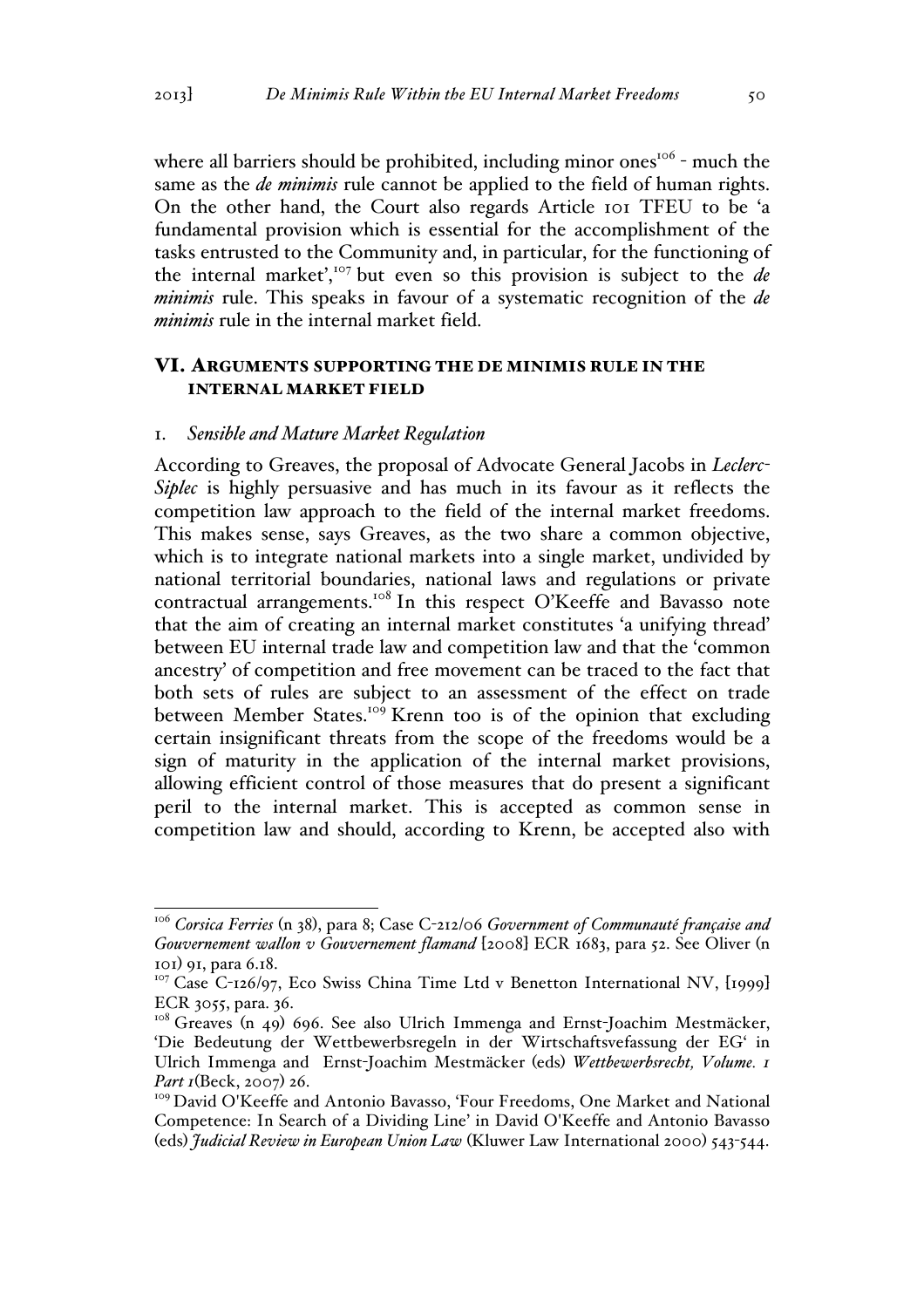regard to Article 34 TFEU.<sup>110</sup> Krenn furthermore stresses that the thresholds for the application of the *de minimis* rule to the field of the internal market will necessarily differ from the ones in the field of competition law, thereby advocating the *effet utile* approach in the field of the internal market in order to effectively monitor significant threats to the internal market. $III$ 

In this respect Perišin points out that nothing distinguishes the *de minimis* rule from other formulas, such as the one for selling arrangements in the *Keck* ruling, emphasising that all substantive assessments of a measure leave a degree of discretion to the adjudicator which can cause legal uncertainty.<sup>112</sup> The latter has been defined by Advocate General Kokott as the main downside of the *de minimis* rule in the field of the internal market,<sup>113</sup> however, Perišin states that the *de minimis* rule is a substantive criteria and as such much more appropriate than formal criteria, such as the one in the *Keck* formula, which, according to Kokott's opinion, should also be applied to measures concerning the use of goods.

## 2. *Subsidiarity Aspect – More Legitimate Market Regulation*

Perhaps the most important advantage of the *de minimis* rule is that it presents a convenient concept for reducing centralisation in the field of the internal market and it balances free trade and national autonomy. The rule addresses questions about the desirable degree of market integration as well as the recommendable scope of prohibition within the EU law. These issues touch upon the main problem that is the line between legitimate and illegitimate national legislation: how many restrictions can the internal market handle and when do national measures need to be removed. The establishment of the internal market has brought many advantages to the EU Member States and can in this respect be considered as indisputable success. Nevertheless, economic liberalisation has inevitably also brought costs to the Member States. These are related not only to the loss of national legislative autonomy far beyond strict market law, but also to the resulting erosion of national social and cultural values. This often occurred without discussing various institutional alternatives that are available when setting legal rules, even though economic analyses

<sup>&</sup>lt;sup>110</sup> Krenn (n 83) 211 - referring to Damian Chalmers, Gareth Davies and Giorgio Monti, *European Union Law* (2<sup>nd</sup> edn, CUP 2010) 754.<br><sup>III</sup> Krenn (n 83) 211.

<sup>&</sup>lt;sup>112</sup> Tamara Perišin, *Free Movement of Goods and Limits of Regulatory Autonomy in the EU and WTO* (T.M.C. Asser Press 2008) 39.

<sup>&</sup>lt;sup>113</sup> Case C-142/05 Åklagaren v Percy Mickelsson and Joakim Roos [2009] ECR I-4273, Opinion of AG Kokott, para. 46.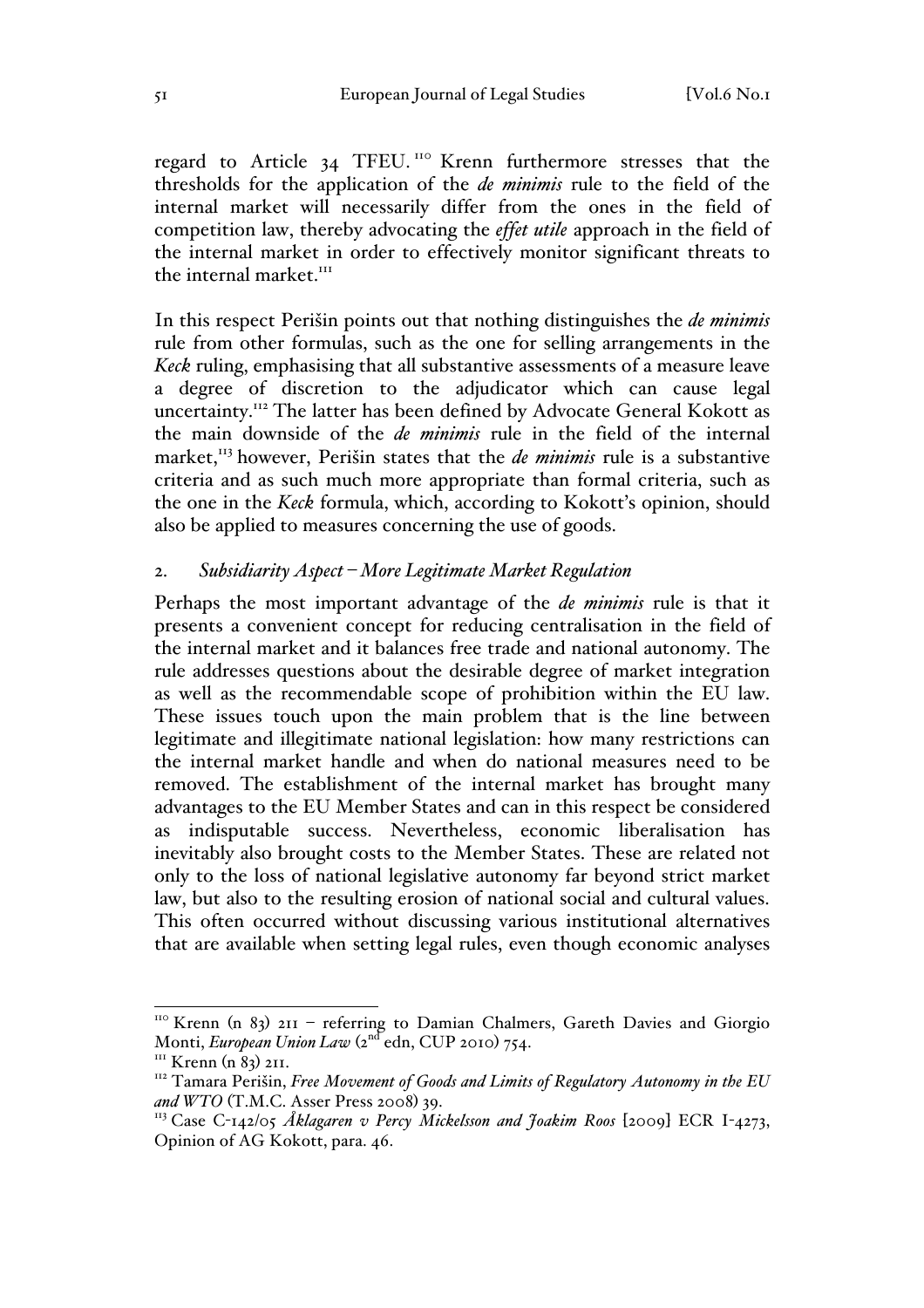pose various issues of democracy.<sup>114</sup>

The application of the *de minimis* rule to various fields of EU law reflects the principle of subsidiarity, which was introduced to the Treaties in order to increase the flexibility of European governance and to limit centralism.<sup>115</sup> It protects the rights of the national legislators to choose between various political alternatives within the scope of their competences and discretions. <sup>116</sup> Each institution entrusted with the regulation of the internal market needs to protect, according to the principle of subsidiarity, the appropriate balance between different goals of EU legal acts. Namely, the main goal of the EU is to achieve optimal benefits for society by balancing free trade interests with other EU and Member States' interest. In this respect, the recognition of the *de minimis* rule in the field of the internal market is in line with the abovementioned statement of the former internal market Commissioner McCreevy on the need of the internal market to become more decentralised. In this regard the principle of subsidiarity must be taken into consideration when adopting EU secondary legislation as well as when interpreting the provisions of the EU Treaties. Substantive market rules (eg the *Dassonville* formula) are in fact hidden institutional criteria for the division of powers between EU institutions and Member States. In line with this the principle of subsidiarity requires genuine institutional criteria which will enable the identification of situations where complete unification of market law is legitimate and where it is not, or in other words, where the effectiveness of the internal market requires diversity (ie preservation of various national rules) and where unification is needed (ie common rules).

In this context the *de minimis* rule presents an important concept for the enforcement of the principle of subsidiarity in the field of the internal market. As Perišin points out, it is appropriate, in view of EU's ambitious aims - primarily the creation of a single market, to go beyond nonprotectionism, which is still the main requirement of the WTO, and even beyond non-discrimination. She emphasises, however, that times have

 <sup>114</sup> Miguel Poiares Maduro, *We the Court, The European Court of Justice and the European Economic Constitution, A Critical Reading of Article 30 of the EC Treaty* (Hart Publishing 1998); Neil K Komesar, *Imperfect Alternatives – Choosing Institutions in Law, Economics and Public Policy* (University of Chicago Press 1994).<br><sup>115</sup> See art 5(3) TEU.

<sup>&</sup>lt;sup>116</sup> George A Bermann, 'Taking Subsidiarity Seriously: Federalism in the European Community and the United States', (1994) 94 Columbia L Rev 332-455; Grainne de Burca, 'Reappraising Subsidiarity's Significance After Amsterdam', Harvard Jean Monnet Working Paper, No. 7/1999; Thomas Horsley, 'Subsidiarity and the European Court of Justice: Missing Pieces in the Subsidiarity Jigsaw?', (2012) 50 Journal of Common Market Studies 267-282.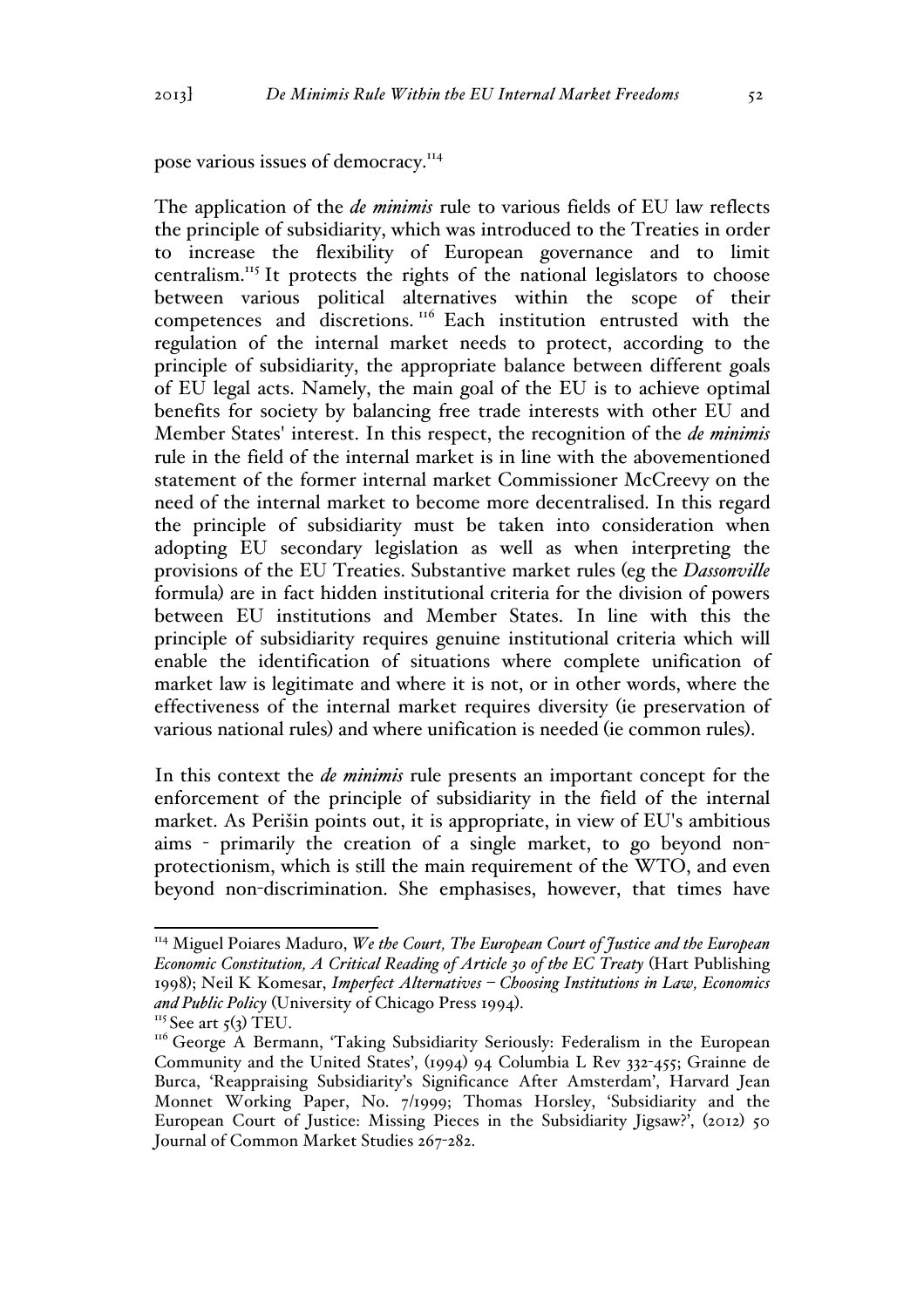changed since *Dassonville* and *Cassis de Dijon*, *<sup>117</sup>* as it is no longer necessary for the freedoms to be as broad as to cover all obstacles to trade and that the Court's review of measures only remotely connected to the internal market would present an unnecessary burden for national regulatory autonomy. This would furthermore also endanger the legitimacy of the EU. In this regard Perišin notices that an approach based on substantial hindrance of market access seems to be developing and advocates that only this kind of measures should be caught by the EU Treaties. $118$ 

Broadening the concept of *uncertain and indirect* hindrances to free movement, which are not prohibited by EU law, is also in line with the Court's interpretation of Article 114 TFEU *(ex 95 EC)*, considering its emphasis in the tobacco advertising case<sup>119</sup> that recourse to Article  $II_4$ TFEU as a legal basis is only possible if the 'aim is to prevent the emergence of future obstacles to trade resulting from multifarious development of national laws', adding that 'the emergence of such obstacles must be likely'<sup>120</sup> and that reliance on Article 114 TFEU is not legitimate 'when the measure to be adopted only incidentally harmonises market conditions within the Community'.<sup>121</sup> For this reason the Court held that Article 114 TFEU cannot be applied to the so-called static advertising media as the effect on free movement of goods was too 'remote and indirect'. $122$ 

As an instrument for establishing balance between state and federal authorities in the field of interstate regulation, the *de minimis* rule is also

 <sup>117</sup> Case 120/78 *Rewe-Zentral AG v Bundesmonopolverwaltung für Branntwein (Cassis de Dijon)* [1979] ECR 649.

 $118$  Perišin (n 112) 39.

<sup>&</sup>lt;sup>119</sup> Case C-376/98 *Germany v European Parliament and Council* [2000] ECR I-8419, para

<sup>86.&</sup>lt;br><sup>120</sup> ibid para 86.

 $121$  ibid para 33.<br> $122$  ibid para. 109. It is also worth noting that since the Council Regulation (EC) No 1/2003 of 16 December 2002 on the implementation of the rules on competition laid down in Articles 81 and 82 of the Treaty [2003] OJ L1/1-25 entered into force, argumentation that enforcement of competition law is centralised, whereas enforcement of the *de minimis* rule in the field of market freedoms by national authorities would keep too many (significant) hindrances to the internal market, is no longer convincing. Regulation 1/2003 provides for a decentralised application of arts 101 and 102 TFEU by the Commission, national competition authorities and national courts – arts 4, 5 and 6 of the Regulation  $1/2003$ . See for example Jones and Sufrin (n 21) 1021 and Michael J Frese, 'Decentralised Enforcement of EU Competition Law and the Institutional Autonomy of the Member States: A Case Commentary', Amsterdam Centre for Law & Economics, Working Paper No. 2011- 04.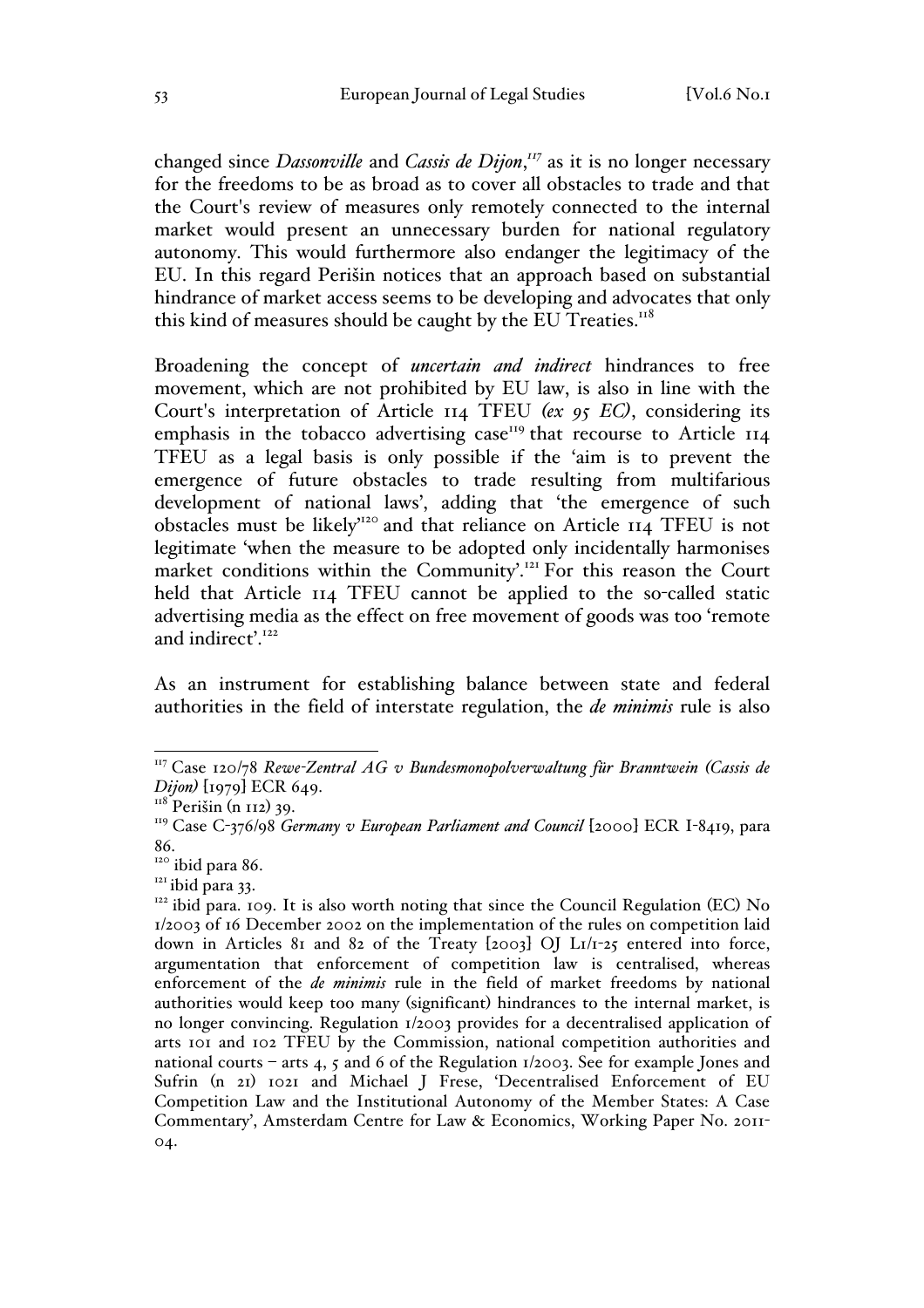applied in the USA. In the famous *Pike v Church*<sup>123</sup> case, the US Supreme Court decided: 'where the statute regulates even-handedly to effectuate a legitimate local public interest, and its effects on interstate commerce are only incidental, it will be upheld unless the burden imposed on such commerce is clearly excessive in relation to the putative local benefits.' Furthermore, the Supreme Court held in *Hughes v Oklahoma<sup>124</sup>* that 'the range of regulations that a State may adopt […] is extremely broad, particularly where, as here, the burden on interstate commerce is, at most, minimal', and judge Frankfurter noted in *H P Hood*  $\phi$  *Sons<sup>125</sup>* that '[b]ehind the distinction between 'substantial' and 'incidental' burdens upon interstate commerce is a recognition that, in the absence of federal regulation, it is sometimes (…) of greater importance that local interests be protected than that interstate commerce be not touched.' Finally, the case of *Jones & Laughlin Steel* should be pointed out, where the Supreme Court warned that competences to regulate interstate trade must be assessed 'in the light of our dual system of government and may not be extended so as to embrace effects upon interstate commerce so indirect and remote that to embrace them, in view of our complex society, would effectually obliterate the distinction between what is national and what is local and create a completely centralized government.'126 This proves the Supreme Court's practical orientation towards assuring a workable market, whereas the refusal to apply the *de minimis* test systematically in the EU internal market shows the EU Court's determination to establish an ideal internal market, despite the fact that the former judge of the Court Jann realistically noted that: 'Discussions must concentrate on the common market that truly exists and not on the ideal market that has no failures. The latter simply does not exist'.<sup>127</sup>

### VII. CONCLUSIONS

The *de minimis* rule is recognised in various legal fields, within procedural as well as substantive law. Even though this rule is derived from various laws, executive acts and case law and has broad support by scholars, Adler emphasises that relying on the *de minimis* rule is not morally justifiable.

<sup>&</sup>lt;sup>123</sup> Pike v Bruce Church, Inc 397 U.S. 137 (1970).<br><sup>124</sup> Hughes v Oklahoma 441 U.S. 322 (1979).<br><sup>125</sup> H P Hood & Sons, Inc v Du Mond 336 U.S. 525, at 567 (1949).<br><sup>126</sup> 301 U.S. 1 (1937) at 37. See also *United States v D* has been decided that: 'Congress may regulate intrastate activity that has a "substantial effect" on interstate commerce'; and *Wickard v Filburn* 317 U.S. 111 (1942), where the Supreme Court held that the Congress may regulate activity that *'*exerts a substantial economic effect on interstate commerce.

<sup>&</sup>lt;sup>127</sup> Interview with the Judge Peter Jann, Trybunal Sprawiedliwosci i Integracija, Radca Prawny (12 February. 2002) 100.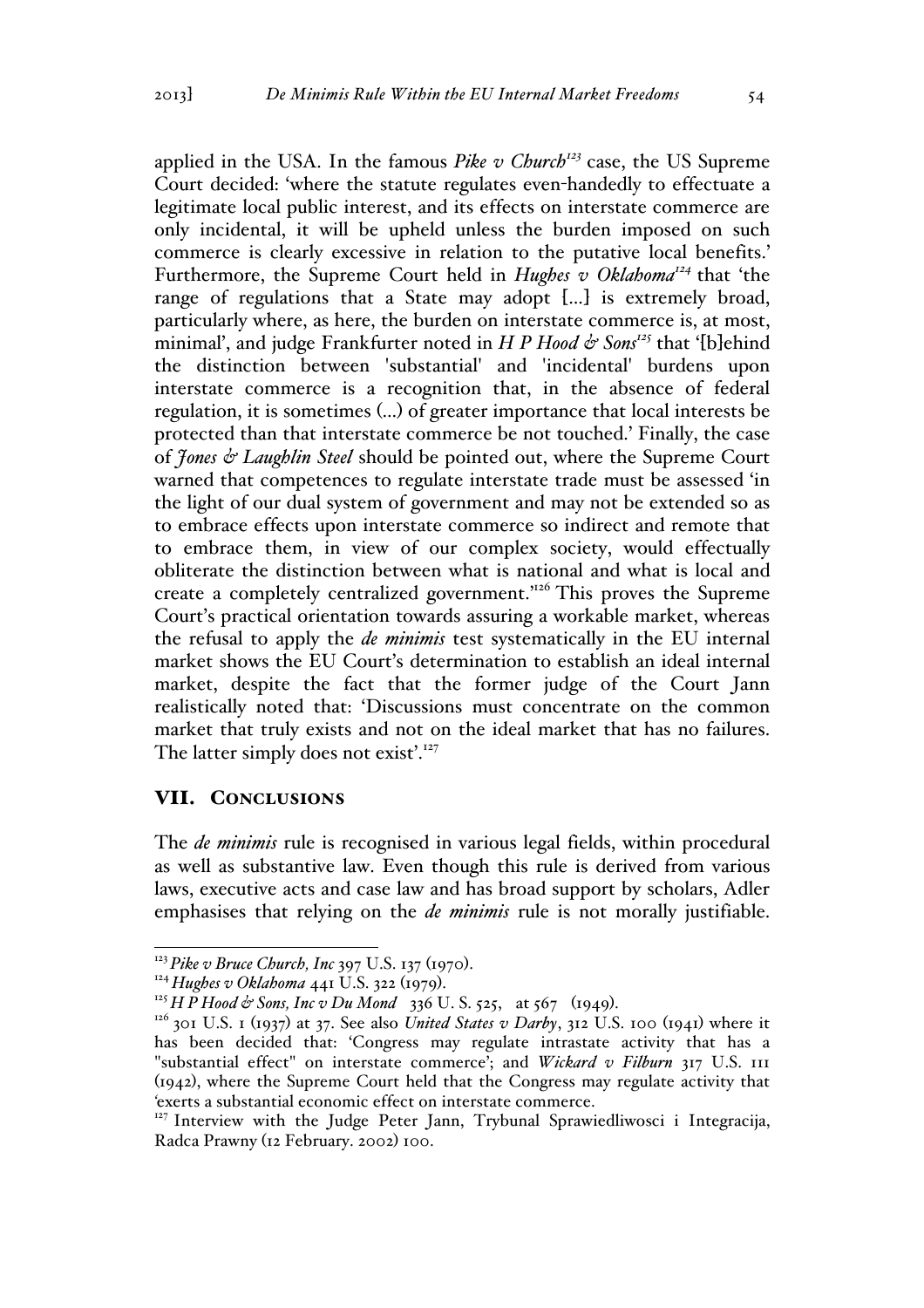According to him, *de minimis* tests have no basis in the *ideal moral theory*. The ideal moral theory provides norms for idealized decision makers, who are fully rational and motivated to comply with the norms. Although there are no ideal decision makers, ideal moral theories can be seen as a useful analytical tool to review legal rules in general, including the *de minimis* rule.<sup>128</sup> The ideal moral theory ignores the problems of bounded rationality and imperfect compliance,<sup>129</sup> however, Adler finds that none of the moral theories would direct an *idealized* government decision maker, who is fully rational and conscientious in complying with the demands of the theory, to employ a *de minimis* test.<sup>130</sup>

In contrast to these general conclusions about the *de minimis* rule, one may nevertheless conclude that this rule has a rather different meaning under EU internal market law, as it increases the autonomy of national authorities, thereby strengthening democratic decision-making in the EU as a multi-level governance system. On the basis of this rule, Member States keep their competences in the field of market law with regard to rules which do not formally discriminate between domestic and foreign goods, people, services and capital, the purpose of which is not to regulate trade with other Member States and whose potential restrictive effects on the functioning of the internal market are too uncertain and too indirect for the obligation which they lay down to be regarded as being in breach of the EU Treaties. In this respect one may argue that it is immoral (or at least democratically illegitimate) for EU law to prohibit all Member States' trading rules, as the European Court of Justice has proclaimed in its 40 year old judgment of *Dassonville*.

As the Court already discovered twenty years ago that the *Dassonville*  formula was too wide, that Member States did not approve of it and that, despite its breadth it still did not enable effective enforcement of the internal market law, the Court narrowed it down by forming a formal (*Keck*) test, according to which rules on selling arrangements were left to national autonomy. By contrast, the *de minimis* test is a substantive test, which does not differentiate between rules on certain selling arrangements and the characteristics of goods, but regardless of the content of a rule it is judged by its effect on the internal market  $-$  in so far as this effect is not significant, the rule does not breach EU law. Additionally, systematic recognition of the rule would facilitate the understanding of the horizontal

 $128$  In this respect the latter can be compared to the plea of statute of limitations (or lapse of time) which, as stated already in Roman law, is predominantly used by dishonest people.

<sup>129</sup> More about these theories in Shelly Kagan, *Normative Ethics* (Westview Press 1998).<br><sup>130</sup> Adler (n 14) 2007, p. 9.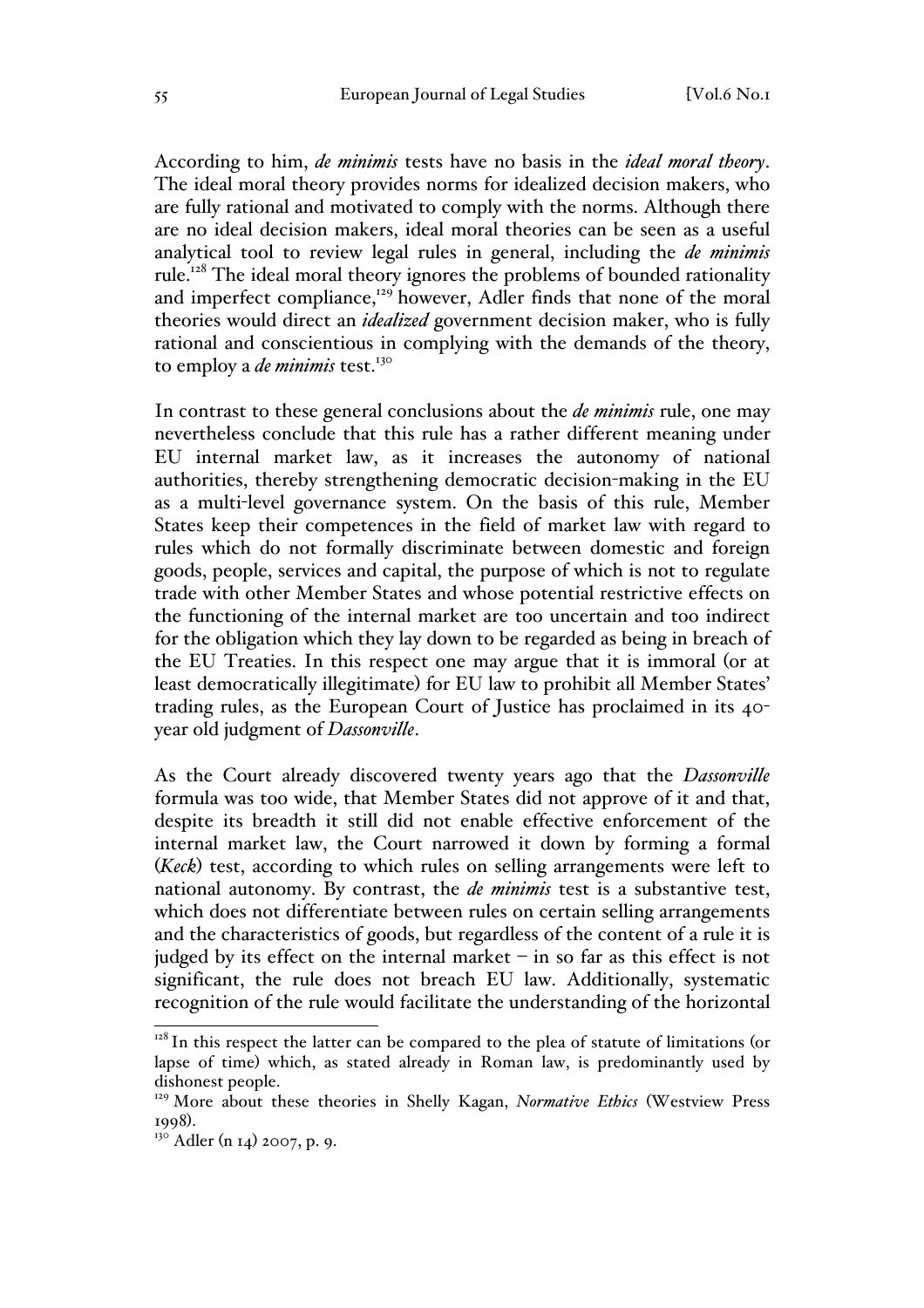direct effect of the freedoms and enable the EU Court of Justice to accept the horizontal direct effect in the field of free movement of goods and capital.131 In accordance with the *de minimis* rule, insignificant barriers to free movement imposed by private entities would not present a breach of the internal market rules, whereas national measures would be subdued to a 'remoteness' test, which would measure how direct the impact of the rules concerned is on free movement of goods, workers, services and capital between Member States. In this respect all four freedoms could prohibit formally (directly) as well as actually (indirectly) discriminatory measures that significantly hinder access to the market – such as a complete prohibition of selling certain goods or providing certain services, $132$  whereas national and private measures with an insignificant effect on the internal market, could remain.

Despite all the advantages of the transfer of the *de minimis* rule from the EU competition law to the field of the internal market, the actual transfer is all but easy. It must foremost be accepted that the rule is not identical in both fields, as its purpose is not the same. In this respect one cannot count on having concrete mathematical criteria for defining a significant and an insignificant (remote, uncertain, indirect) restriction to the single internal market. One must also recognise that although the *de minimis* rule would increase the autonomy of the Member States in the market field and thus increase the legitimacy of EU law in light of the subsidiarity principle, most national courts would not necessarily accept such broader competences with delight. <sup>133</sup> An additional difficulty related to the application of the *de minimis* rule by national courts lies in the fact that even within a single Member State national judges might come to different conclusions. This is the main concern of advocates of centralism in the market field as differential application of the rule can lead to compartmentalisation of the single market. In this respect, the *de minimis* rule would firstly have to be interpreted by the EU Court of Justice and only when sufficient criteria would be developed through its case law, as

 <sup>131</sup> For the latter see eg Case C-112/05 *Commission v Germany (Volkswagen)* [2007] ECR I-8995; on the issue of horizontal direct effect of art 63 TFEU see Siniša Rodin, *Ford, Dodge i Lehtinen – šutnja je Zlato*, Banka 24.5.2012.

<sup>132</sup>Eg Case C-36/02 *Omega Spielhallen v Bundesstadt Bonn* [2004] ECR I-9609. For a comment see Perišin (n 112), 41.

<sup>&</sup>lt;sup>133</sup> In this respect some parallels could be drawn between the review of the *de minimis* rule and the principle of proportionality. With regard to the latter, the English Judge Mustill in W. H. Smith Do-It-All and Payless DIY Ltd v Peterborough City Council, 1990 (2) CMLR 577 asked rhetorically: 'How could [say] a desire to keep the Sabbath holy be measured against the free-trade economic premises of the common market?' See more in Richard Rawlings, 'The Eurolaw Game: Some Deductions from a Saga' (1993) 20 J L & Society 309.